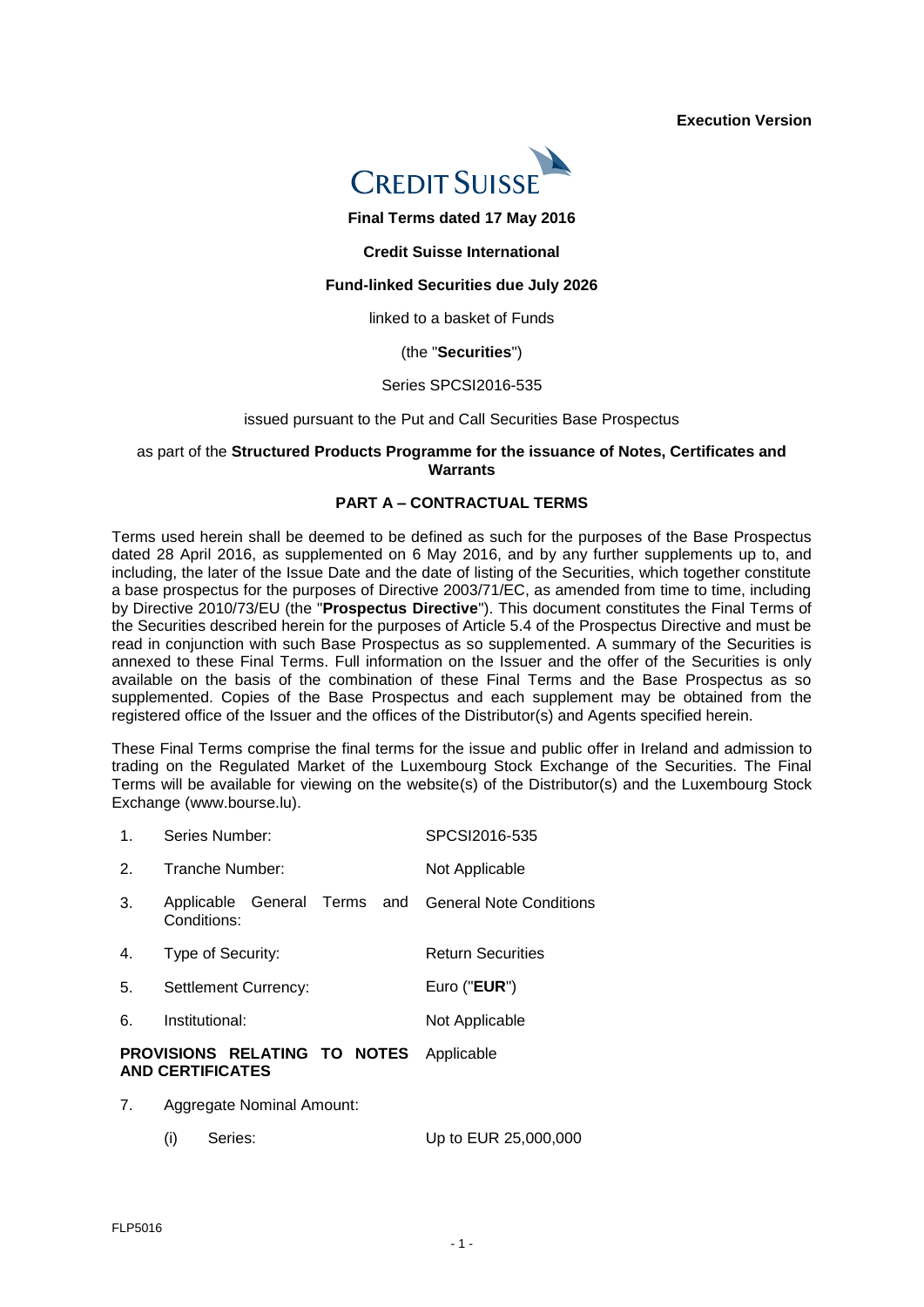|     | <b>PROVISIONS</b><br><b>WARRANTS</b>          |                       | <b>RELATING</b>                    | ТО | Not Applicable                                |  |
|-----|-----------------------------------------------|-----------------------|------------------------------------|----|-----------------------------------------------|--|
| 17. |                                               | Put/Call Options:     |                                    |    | Not Applicable                                |  |
| 16. | <b>Redemption/Payment Basis:</b>              |                       |                                    |    | <b>Fixed Redemption</b>                       |  |
| 15. | Coupon Basis:                                 |                       |                                    |    | Applicable: Other Coupon Provisions           |  |
| 14. |                                               | <b>Maturity Date:</b> |                                    |    | 6 July 2026                                   |  |
| 13. |                                               | <b>Issue Date:</b>    |                                    |    | 15 July 2016                                  |  |
| 12. |                                               |                       | Minimum Trading Lot:               |    | Not Applicable                                |  |
| 11. |                                               |                       | Transferable Number of Securities: |    | Not Applicable                                |  |
| 10. | Minimum Transferable Number of<br>Securities: |                       |                                    |    | One Security                                  |  |
| 9.  |                                               |                       | Specified Denomination:            |    | EUR 1,000                                     |  |
| 8.  |                                               | <b>Issue Price:</b>   |                                    |    | 100 per cent. of the Aggregate Nominal Amount |  |
|     | (ii)                                          | Tranche:              |                                    |    | Not Applicable                                |  |

(*Paragraphs 18 to 28 have been intentionally deleted*)

# **PROVISIONS RELATING TO COUPON AMOUNTS**

| 29. | Fixed<br>Note                                                                                    | Condition        | Rate Provisions<br>$\overline{4}$<br>Certificate Condition 4): | or   | (General<br>General | Not Applicable                                                                                                      |
|-----|--------------------------------------------------------------------------------------------------|------------------|----------------------------------------------------------------|------|---------------------|---------------------------------------------------------------------------------------------------------------------|
| 30. | Floating Rate Provisions (General<br>Note Condition 4 or<br>General<br>Certificate Condition 4): |                  |                                                                |      |                     | Not Applicable                                                                                                      |
| 31. | Premium Provisions (General Note<br>Condition 4 or General Certificate<br>Condition 4):          |                  |                                                                |      |                     | Not Applicable                                                                                                      |
| 32. | Other Coupon Provisions (Product Applicable<br>Condition 2):                                     |                  |                                                                |      |                     |                                                                                                                     |
|     | (i)                                                                                              |                  | Coupon Payment Event:                                          |      |                     | Not Applicable                                                                                                      |
|     | (ii)                                                                                             | Double No-Touch: |                                                                |      |                     | Not Applicable                                                                                                      |
|     | (iii)                                                                                            | Step-Up:         |                                                                |      |                     | Not Applicable                                                                                                      |
|     | (iv)                                                                                             |                  | <b>Standard Coupon Call:</b>                                   |      |                     | Applicable                                                                                                          |
|     |                                                                                                  |                  | Coupon<br>Price:                                               | Call | Fixing              | In respect of an Underlying Asset, the Level of such<br>Underlying Asset on the relevant Coupon Observation<br>Date |
|     |                                                                                                  |                  | Coupon Call<br>Price Cap:                                      |      | Fixing              | Not Applicable                                                                                                      |
|     |                                                                                                  |                  | Coupon Call<br>Price Floor:                                    |      | Fixing              | Not Applicable                                                                                                      |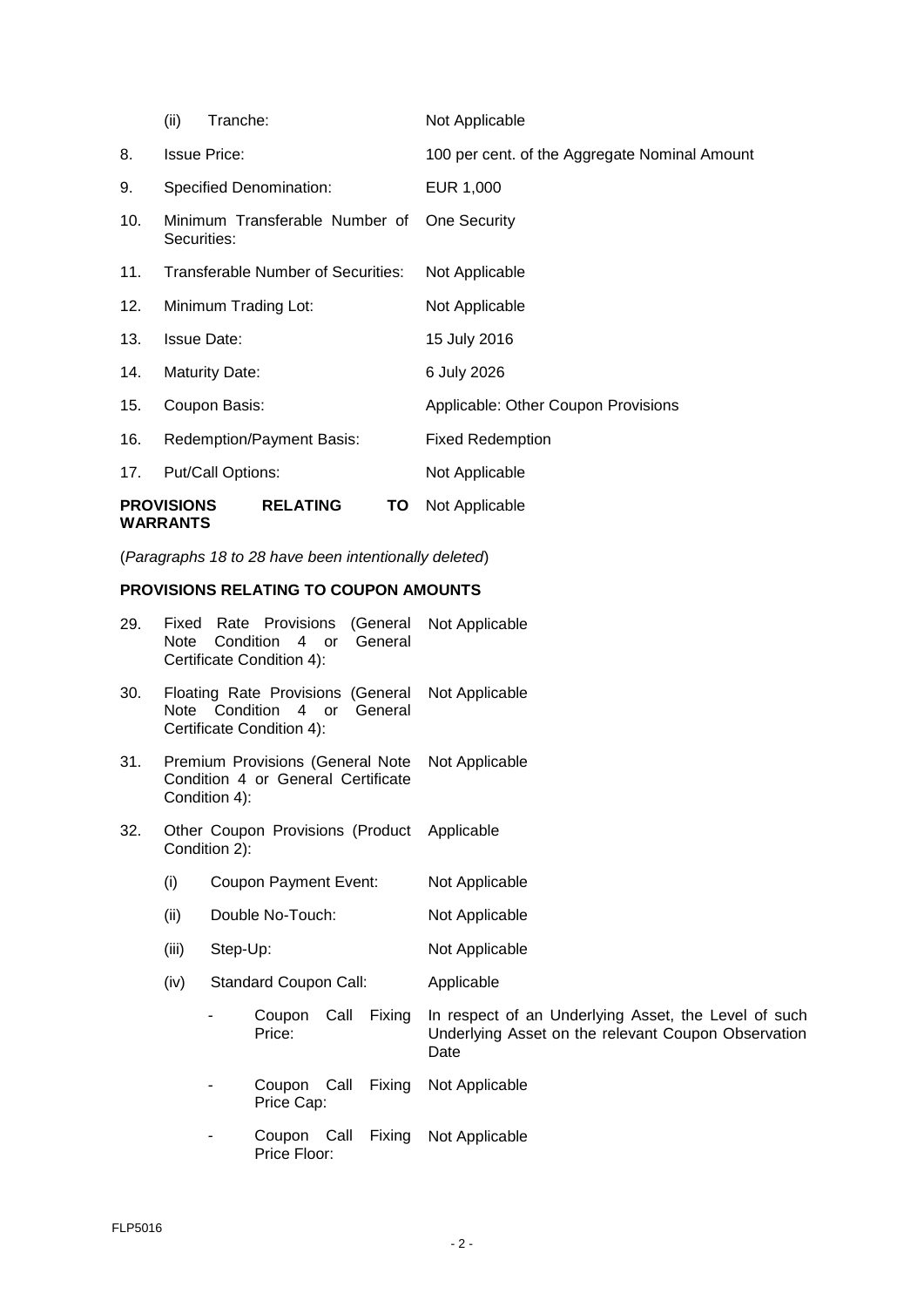|    |                   |                           | Coupon Call Strike:                                                 |                            |                                         | 100 per cent.                                                                                                                                         |                                                                                                                                           |                            |
|----|-------------------|---------------------------|---------------------------------------------------------------------|----------------------------|-----------------------------------------|-------------------------------------------------------------------------------------------------------------------------------------------------------|-------------------------------------------------------------------------------------------------------------------------------------------|----------------------------|
|    |                   |                           | Coupon<br>Price:                                                    | Call                       | <b>Strike</b>                           |                                                                                                                                                       | In respect of an Underlying Asset, the Level of such<br>Underlying Asset on the Initial Setting Date                                      |                            |
|    |                   |                           | Coupon<br>Cap:                                                      | Call                       | <b>Strike</b>                           | Not Applicable                                                                                                                                        |                                                                                                                                           |                            |
|    |                   |                           | Coupon<br>Floor:                                                    | Call                       | <b>Strike</b>                           | Not Applicable                                                                                                                                        |                                                                                                                                           |                            |
|    |                   |                           | Coupon<br>Performance Cap:                                          |                            | Call                                    | Not Applicable                                                                                                                                        |                                                                                                                                           |                            |
|    |                   |                           | Participation:                                                      |                            |                                         |                                                                                                                                                       | As specified in the table below in respect of the<br>relevant Coupon Observation Date                                                     |                            |
|    |                   |                           | Minimum<br>Participation:                                           |                            |                                         | Not Applicable                                                                                                                                        |                                                                                                                                           |                            |
|    | (v)               |                           | Switch Option:                                                      |                            |                                         | Not Applicable                                                                                                                                        |                                                                                                                                           |                            |
|    | (vi)              |                           | Coupon Cap:                                                         |                            |                                         | Not Applicable                                                                                                                                        |                                                                                                                                           |                            |
|    | (vii)             |                           | Coupon Floor:                                                       |                            |                                         | Date                                                                                                                                                  | In respect of a Coupon Payment Date, as specified in<br>the table below in respect of such Coupon Payment                                 |                            |
|    | (viii)            |                           | FX Adjusted:                                                        |                            |                                         | Not Applicable                                                                                                                                        |                                                                                                                                           |                            |
|    | (ix)              |                           | Coupon Payment Date(s):                                             |                            |                                         | <b>Observation Date</b>                                                                                                                               | In respect of a Coupon Observation Date, as specified<br>in the table below in respect of such Coupon                                     |                            |
|    | (x)               |                           | Coupon Threshold:                                                   |                            |                                         | Not Applicable                                                                                                                                        |                                                                                                                                           |                            |
|    | (x <sub>i</sub> ) | Coupon<br>Date(s):        |                                                                     |                            | Observation                             |                                                                                                                                                       | In respect of an Underlying Asset and a Coupon<br>Payment Date, as specified in the table below in<br>respect of such Coupon Payment Date |                            |
|    | (xii)             |                           | Coupon Observation Date<br>subject to Valuation Date<br>adjustment: |                            |                                         | Not Applicable                                                                                                                                        |                                                                                                                                           |                            |
|    | (xiii)            | Coupon                    | <b>Averaging Dates:</b>                                             |                            | Observation                             | Not Applicable                                                                                                                                        |                                                                                                                                           |                            |
|    | (xiv)             | Coupon<br>Period(s):      |                                                                     |                            | Observation                             | Not Applicable                                                                                                                                        |                                                                                                                                           |                            |
|    | Date <sub>n</sub> | <b>Coupon Observation</b> |                                                                     |                            | <b>Coupon Payment Date</b> <sub>n</sub> |                                                                                                                                                       | Coupon Floor <sub>n</sub>                                                                                                                 | Participation <sub>n</sub> |
| 1. | 30 June 2017      |                           |                                                                     | 3<br>Currency<br>following | such<br>such dates to occur)            | <b>Business</b><br>Days<br>Coupon<br>Observation Date (or, if such date<br>falls on different dates for different<br>Underlying Assets, the latest of | An amount equal to 0.45<br>per cent. of the Nominal<br>Amount                                                                             | 100 per cent.              |
| 2. | 29 June 2018      |                           |                                                                     | Currency<br>3<br>following | such                                    | <b>Business</b><br>Days<br>Coupon<br>Observation Date (or, if such date<br>falls on different dates for different<br>Underlying Assets, the latest of | An amount equal to 0.45<br>per cent. of the Nominal<br>Amount                                                                             | 50 per cent.               |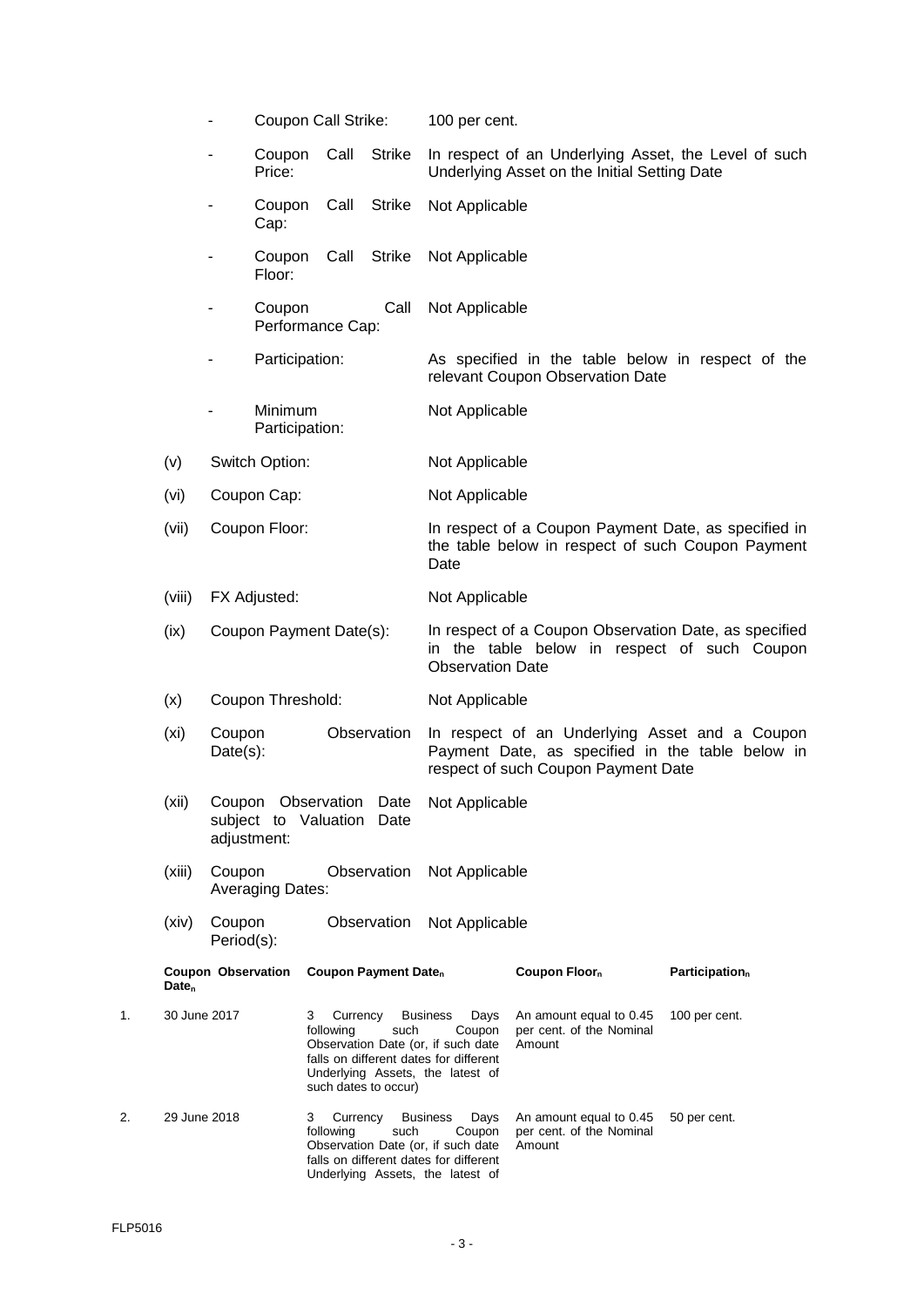such dates to occur)

| 3.  | 28 June 2019                                 |                             | Currency<br>3<br>following<br>such<br>Observation Date (or, if such date<br>falls on different dates for different<br>Underlying Assets, the latest of<br>such dates to occur) | <b>Business</b><br>Days<br>Coupon | An amount equal to 0.45<br>per cent. of the Nominal<br>Amount                                               | $33\%$ per cent.                |  |
|-----|----------------------------------------------|-----------------------------|--------------------------------------------------------------------------------------------------------------------------------------------------------------------------------|-----------------------------------|-------------------------------------------------------------------------------------------------------------|---------------------------------|--|
| 4.  | 30 June 2020                                 |                             | 3<br>Currency<br>following<br>such<br>Observation Date (or, if such date<br>falls on different dates for different<br>Underlying Assets, the latest of<br>such dates to occur) | <b>Business</b><br>Days<br>Coupon | An amount equal to 0.45<br>per cent. of the Nominal<br>Amount                                               | 25 per cent.                    |  |
| 5.  | 30 June 2021                                 |                             | 3<br>Currency<br>such<br>following<br>Observation Date (or, if such date<br>falls on different dates for different<br>Underlying Assets, the latest of<br>such dates to occur) | <b>Business</b><br>Days<br>Coupon | An amount equal to 0.45<br>per cent. of the Nominal<br>Amount                                               | 20 per cent.                    |  |
| 6.  | 30 June 2022                                 |                             | 3<br>Currency<br>following<br>such<br>Observation Date (or, if such date<br>falls on different dates for different<br>Underlying Assets, the latest of<br>such dates to occur) | <b>Business</b><br>Days<br>Coupon | An amount equal to 0.45<br>per cent. of the Nominal<br>Amount                                               | 16 $\frac{2}{3}$ per cent.      |  |
| 7.  | 30 June 2023                                 |                             | Currency<br>3<br>following<br>such<br>Observation Date (or, if such date<br>falls on different dates for different<br>Underlying Assets, the latest of<br>such dates to occur) | <b>Business</b><br>Days<br>Coupon | An amount equal to 0.45<br>per cent. of the Nominal<br>Amount                                               | $14^2$ / <sub>7</sub> per cent. |  |
| 8.  | 28 June 2024                                 |                             | 3<br>Currency<br>following<br>such<br>Observation Date (or, if such date<br>falls on different dates for different<br>Underlying Assets, the latest of<br>such dates to occur) | <b>Business</b><br>Days<br>Coupon | An amount equal to 0.45<br>per cent. of the Nominal<br>Amount                                               | 12.50 per cent.                 |  |
| 9.  | 30 June 2025                                 |                             | Currency<br>3<br>following<br>such<br>Observation Date (or, if such date<br>falls on different dates for different<br>Underlying Assets, the latest of<br>such dates to occur) | Days<br><b>Business</b><br>Coupon | An amount equal to 0.45<br>per cent. of the Nominal<br>Amount                                               | $111/9$ per cent.               |  |
| 10. | 30 June 2026                                 |                             | 6 July 2026                                                                                                                                                                    |                                   | An amount equal to 0.45<br>per cent. of the Nominal<br>Amount                                               | 10 per cent.                    |  |
|     | (xv)                                         | <b>Coupon Fixing Price:</b> |                                                                                                                                                                                | Date                              | In respect of an Underlying Asset, the Level of such<br>Underlying Asset on the relevant Coupon Observation |                                 |  |
|     | (xvi)                                        |                             | Coupon Fixing Price Cap:                                                                                                                                                       | Not Applicable                    |                                                                                                             |                                 |  |
|     | (xvii)                                       |                             | Coupon Fixing Price Floor:                                                                                                                                                     | Not Applicable                    |                                                                                                             |                                 |  |
|     | PROVISIONS RELATING TO REDEMPTION/SETTLEMENT |                             |                                                                                                                                                                                |                                   |                                                                                                             |                                 |  |

- 33. Redemption Amount or (in the case of Warrants) Settlement Amount (Product Condition 3): Fixed Redemption
	- (i) Redemption Option 100 per cent.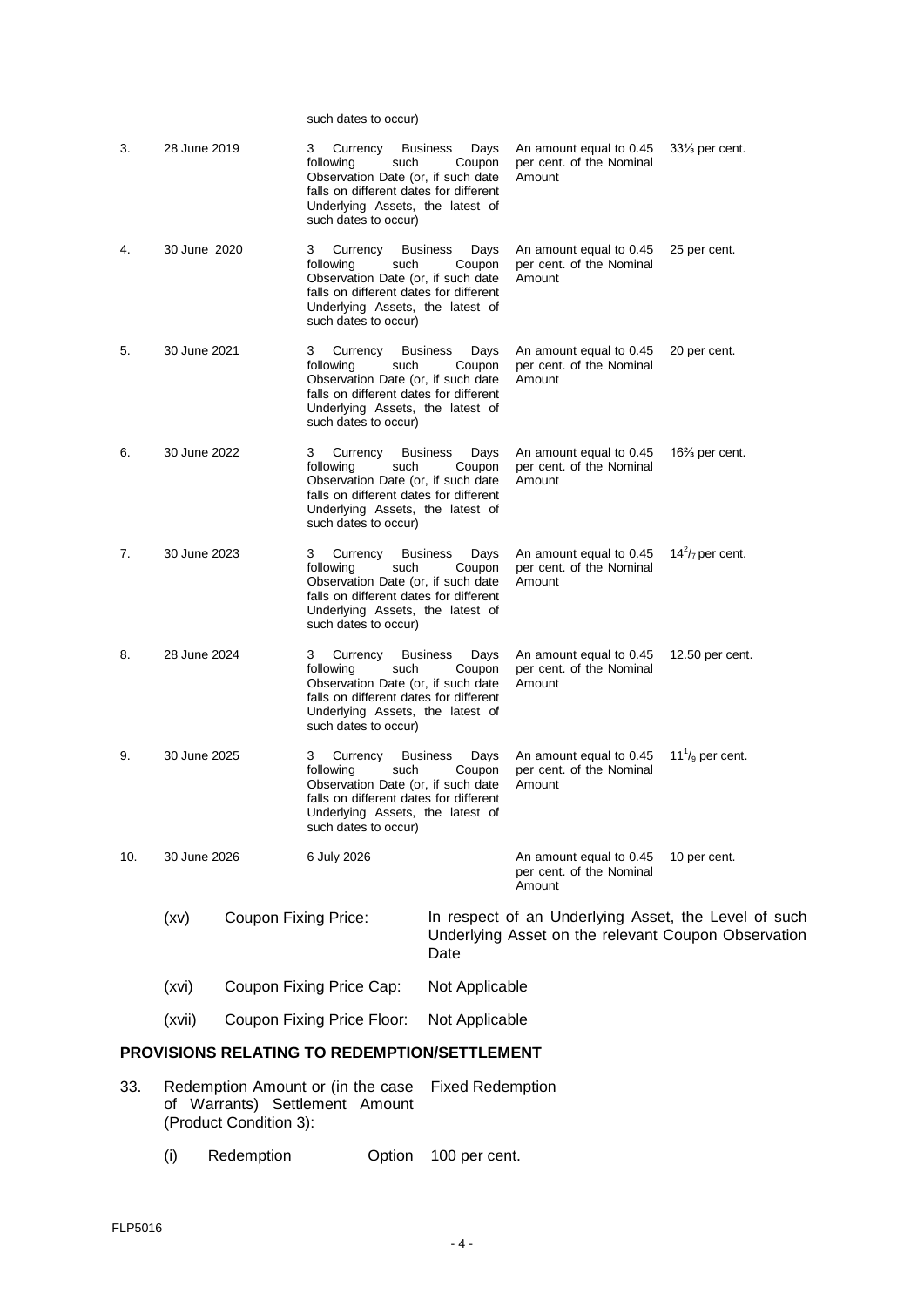# Percentage:

|     | (ii)              | Participation Percentage:                                                  | Not Applicable                                   |
|-----|-------------------|----------------------------------------------------------------------------|--------------------------------------------------|
|     | (iii)             | Redemption Amount Cap:                                                     | Not Applicable                                   |
|     | (iv)              | Redemption<br>Floor<br>Percentage:                                         | Not Applicable                                   |
|     | (v)               | FX Adjusted:                                                               | Not Applicable                                   |
|     | (vi)              | Lock-in Call:                                                              | Not Applicable                                   |
|     | (vii)             | <b>Booster Call:</b>                                                       | Not Applicable                                   |
|     | (viii)            | Put Performance:                                                           | Not Applicable                                   |
|     | (ix)              | Knock-in Provisions:                                                       | Not Applicable                                   |
|     | (x)               | Strike:                                                                    | Not Applicable                                   |
|     | (x <sub>i</sub> ) | Performance Cap:                                                           | Not Applicable                                   |
| 34. |                   | <b>Initial Setting Date:</b>                                               | 8 July 2016                                      |
| 35. |                   | Initial Averaging Dates:                                                   | Not Applicable                                   |
| 36. |                   | Final Fixing Date:                                                         | Not Applicable                                   |
| 37. |                   | <b>Averaging Dates:</b>                                                    | Not Applicable                                   |
| 38. |                   | <b>Final Price:</b>                                                        | Not Applicable                                   |
| 39. |                   | <b>Redemption Final Price:</b>                                             | Not Applicable                                   |
| 40. |                   | <b>Strike Price:</b>                                                       | Not Applicable                                   |
| 41. | Trigger           | (Product<br>Redemption<br>Condition 3(c)):                                 | Not Applicable                                   |
| 42. | Details           | relating<br>Instalment<br>to<br>Securities:                                | Not Applicable                                   |
| 43. |                   | Settlement Provisions Not Applicable<br>Physical<br>(Product Condition 4): |                                                  |
| 44. |                   | Put Option:                                                                | Not Applicable                                   |
| 45. |                   | Call Option:                                                               | Not Applicable                                   |
| 46. |                   | <b>Unscheduled Termination Amount:</b>                                     |                                                  |
|     | (i)               | Unscheduled Termination at<br>Par:                                         | Not Applicable                                   |
|     | (ii)              | Minimum Payment Amount:                                                    | Applicable - 100 per cent. of the Nominal Amount |
|     | (iii)             | Deduction for Hedge Costs:                                                 | Not Applicable                                   |
| 47. |                   | Payment Disruption:                                                        | Not Applicable                                   |
| 48. | Interest          | and<br>Currency<br>Rate<br><b>Additional Disruption Event:</b>             | Not Applicable                                   |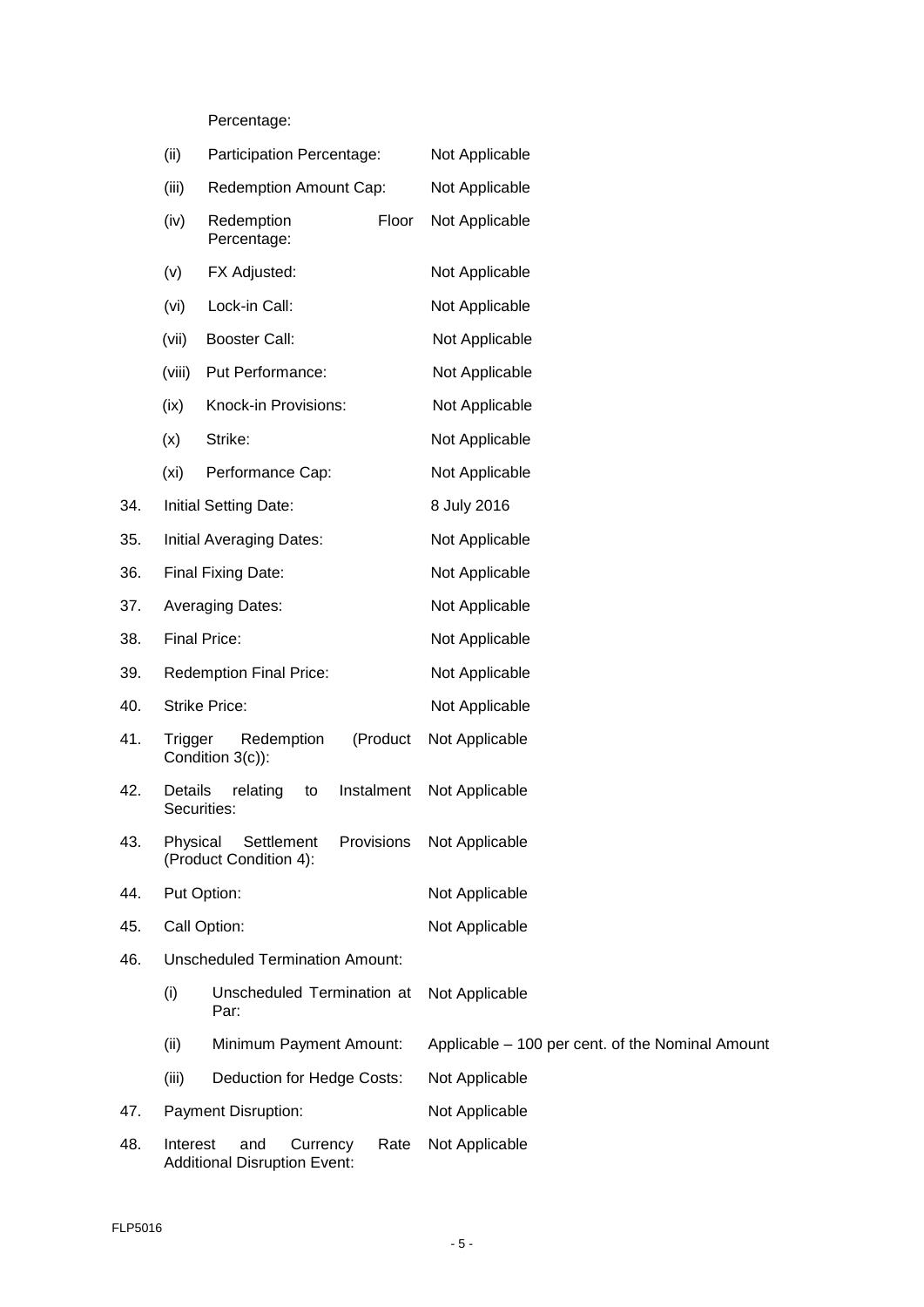## **UNDERLYING ASSET(S)**

| 49. | List of Underlying Asset(s):                                                                |                                        | Applicable                                        |                                      |                |                                          |  |  |  |
|-----|---------------------------------------------------------------------------------------------|----------------------------------------|---------------------------------------------------|--------------------------------------|----------------|------------------------------------------|--|--|--|
|     | j.                                                                                          | <b>Underlying Asset</b>                |                                                   | Weighting                            | Composite      | <b>Adjustment</b><br>Factor <sub>i</sub> |  |  |  |
|     | 1.                                                                                          | Ethna Aktiv (T) Fund                   |                                                   | 33.30 per cent.                      | Not Applicable | Not Applicable                           |  |  |  |
|     | 2.<br>Old Mutual Equity Absolute<br>Return<br>Fund<br>EUR.<br>A<br><b>Hedged Acc shares</b> |                                        | 33.30 per cent.                                   | Not Applicable                       | Not Applicable |                                          |  |  |  |
|     | 3.                                                                                          | shares                                 | Nordea 1 SICAV - Stable<br>Return Fund - BP - EUR | 33.40 per cent.                      | Not Applicable | Not Applicable                           |  |  |  |
| 50. |                                                                                             | <b>Equity-linked Securities:</b>       |                                                   | Not Applicable                       |                |                                          |  |  |  |
| 51. |                                                                                             | <b>Equity Index-linked Securities:</b> |                                                   | Not Applicable                       |                |                                          |  |  |  |
| 52. |                                                                                             | <b>Commodity-linked Securities:</b>    |                                                   | Not Applicable                       |                |                                          |  |  |  |
| 53. |                                                                                             |                                        | <b>Commodity Index-linked Securities:</b>         | Not Applicable                       |                |                                          |  |  |  |
| 54. |                                                                                             | <b>ETF-linked Securities:</b>          |                                                   | Not Applicable                       |                |                                          |  |  |  |
| 55. |                                                                                             | <b>FX-linked Securities:</b>           |                                                   | Not Applicable                       |                |                                          |  |  |  |
| 56. |                                                                                             | FX Index-linked Securities:            |                                                   | Not Applicable                       |                |                                          |  |  |  |
| 57. |                                                                                             | Inflation Index-linked Securities:     |                                                   | Not Applicable                       |                |                                          |  |  |  |
| 58. | Interest<br>Securities:                                                                     | Rate                                   | Index-linked                                      | Not Applicable                       |                |                                          |  |  |  |
| 59. |                                                                                             | Cash Index-linked Securities:          |                                                   | Not Applicable                       |                |                                          |  |  |  |
| 60. | Securities:                                                                                 | Multi-Asset                            | Basket-linked                                     | Not Applicable                       |                |                                          |  |  |  |
| 61. |                                                                                             | <b>Fund-linked Securities:</b>         |                                                   | Applicable                           |                |                                          |  |  |  |
|     |                                                                                             | Single Fund or Fund Unit Basket:       |                                                   | <b>Fund Unit Basket</b>              |                |                                          |  |  |  |
|     |                                                                                             |                                        | In respect of the Ethna Aktiv (T) Fund:           |                                      |                |                                          |  |  |  |
|     | (i)                                                                                         | Fund Unit:                             |                                                   | A share or unit in the Fund          |                |                                          |  |  |  |
|     | (ii)                                                                                        | Fund:                                  |                                                   | Ethna Aktiv (T) Fund                 |                |                                          |  |  |  |
|     | (iii)                                                                                       | <b>Bloomberg Code:</b>                 |                                                   | <b>ETAKTVE LX</b>                    |                |                                          |  |  |  |
|     | (iv)                                                                                        | <b>Information Source:</b>             |                                                   | Bloomberg and http://www.ethenea.com |                |                                          |  |  |  |
|     | (v)                                                                                         | Fund Currency:                         |                                                   | <b>EUR</b>                           |                |                                          |  |  |  |
|     | (vi)                                                                                        |                                        | Fund Liquidity Designation:                       | Daily                                |                |                                          |  |  |  |
|     | (vii)                                                                                       | Redemption Frequency:                  |                                                   | Daily                                |                |                                          |  |  |  |
|     | (viii)                                                                                      |                                        | <b>Redemption Notice Period:</b>                  | 1 Fund Business Day                  |                |                                          |  |  |  |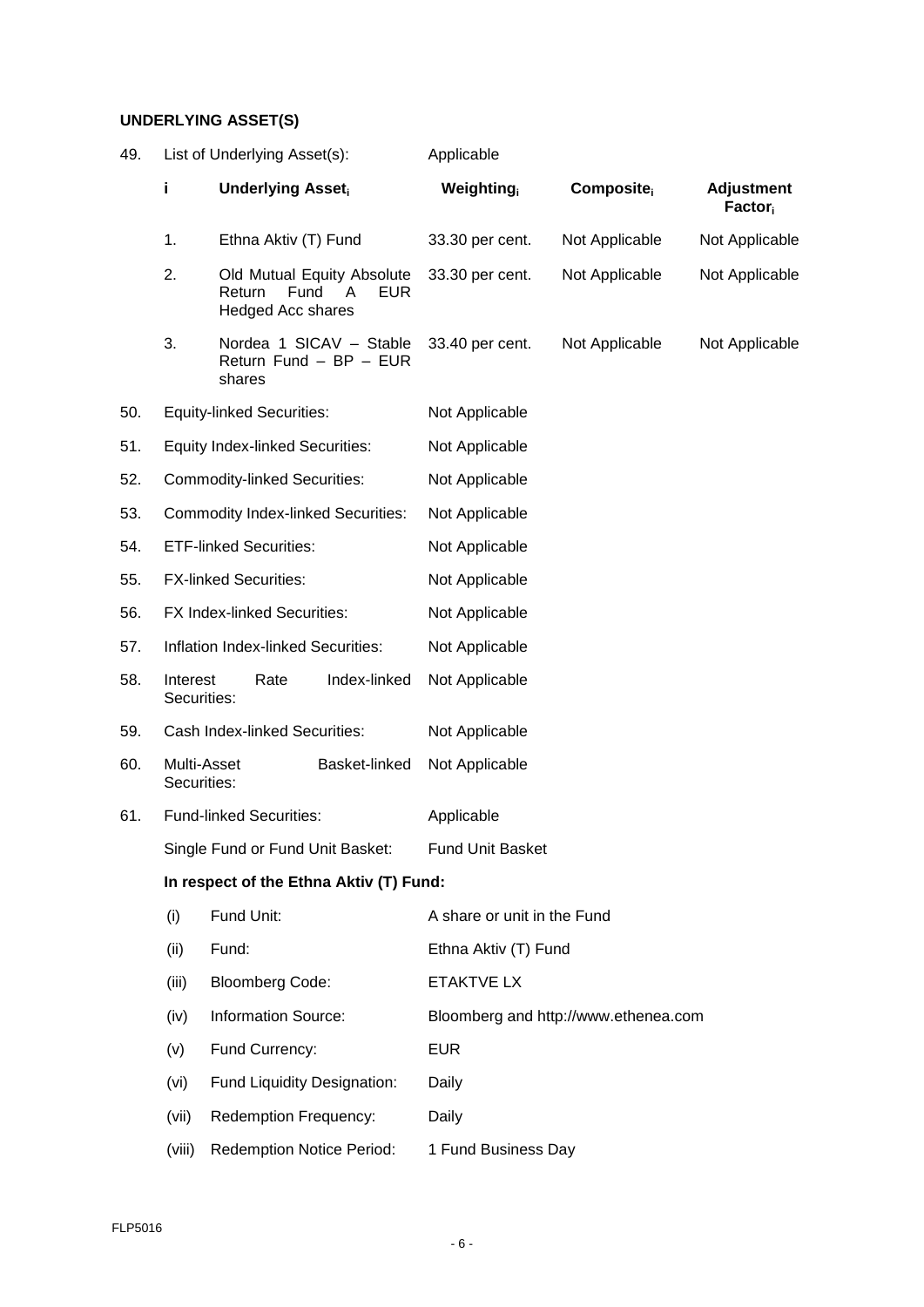| (ix)              | Settlement<br>Redemption<br>Period:         | 4 Currency Business Days                                                            |
|-------------------|---------------------------------------------|-------------------------------------------------------------------------------------|
| (x)               | <b>Subscription Frequency:</b>              | Daily                                                                               |
| (xi)              | <b>Subscription Notice Period:</b>          | 1 Fund Business Day                                                                 |
| (xii)             | Reference Date(s):                          | The Initial Setting Date and each Coupon Observation<br>Date                        |
| (xiii)            | Maximum<br>Days<br>οf<br>Disruption:        | 15 Business Days                                                                    |
| (xiv)             | Trade Date:                                 | 26 April 2016                                                                       |
| (xv)              | Minimum Fund Size:                          | EUR 250,000,000                                                                     |
| (xvi)             | Fund NAV Threshold:                         | 40 per cent.                                                                        |
|                   | (xvii) Fund<br>Manager<br>NAV<br>Threshold: | 40 per cent.                                                                        |
|                   |                                             | In respect of the Old Mutual Equity Absolute Return Fund - A EUR Hedged Acc shares: |
| (i)               | Fund Unit:                                  | A share or unit in the Fund                                                         |
| (ii)              | Fund:                                       | Old Mutual Equity Absolute Return Fund A EUR<br><b>Hedged Acc shares</b>            |
| (iii)             | <b>Bloomberg Code:</b>                      | <b>OMEAEHA ID</b>                                                                   |
| (iv)              | <b>Information Source:</b>                  | Bloomberg and www.omglobalinvestors.com                                             |
|                   |                                             |                                                                                     |
| (v)               | Fund Currency:                              | <b>EUR</b>                                                                          |
| (vi)              | Fund Liquidity Designation:                 | Daily                                                                               |
| (vii)             | <b>Redemption Frequency:</b>                | Daily                                                                               |
| (viii)            | <b>Redemption Notice Period:</b>            | Same day                                                                            |
| (ix)              | Redemption<br>Settlement<br>Period:         | 4 Currency Business Days                                                            |
| (x)               | <b>Subscription Frequency:</b>              | Daily                                                                               |
| (x <sub>i</sub> ) | <b>Subscription Notice Period:</b>          | Same day                                                                            |
| (xii)             | Reference Date(s):                          | The Initial Setting Date and each Coupon Observation<br>Date                        |
| (xiii)            | Maximum<br>Days<br>οf<br>Disruption:        | 15 Business Days                                                                    |
| (xiv)             | Trade Date:                                 | 26 April 2016                                                                       |
| (xv)              | Minimum Fund Size:                          | EUR 250,000,000                                                                     |
| (xvi)             | Fund NAV Threshold:                         | 40 per cent.                                                                        |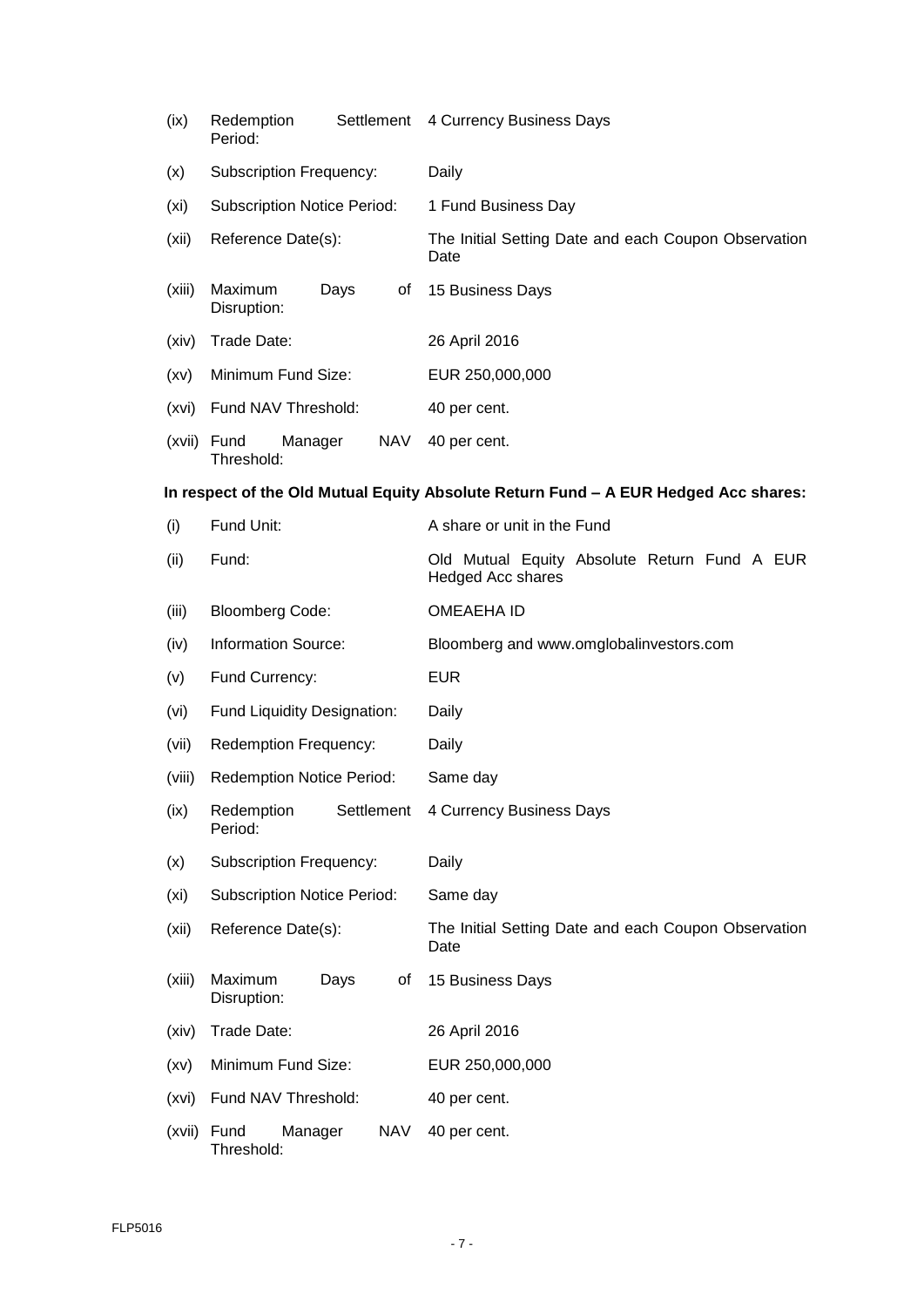|     |        |                                                                                                                                                                                                   | In respect of the Nordea 1 SICAV - Stable Return Fund - BP - EUR shares: |
|-----|--------|---------------------------------------------------------------------------------------------------------------------------------------------------------------------------------------------------|--------------------------------------------------------------------------|
|     | (i)    | Fund Unit:                                                                                                                                                                                        | A share or unit in the Fund                                              |
|     | (ii)   | Fund:                                                                                                                                                                                             | Nordea 1 SICAV - Stable Return Fund - BP - EUR<br>shares                 |
|     | (iii)  | <b>Bloomberg Code:</b>                                                                                                                                                                            | <b>NABSRBE LX</b>                                                        |
|     | (iv)   | <b>Information Source:</b>                                                                                                                                                                        | Bloomberg and www.nordea.lu                                              |
|     | (v)    | Fund Currency:                                                                                                                                                                                    | <b>EUR</b>                                                               |
|     | (vi)   | Fund Liquidity Designation:                                                                                                                                                                       | Daily                                                                    |
|     | (vii)  | Redemption Frequency:                                                                                                                                                                             | Daily                                                                    |
|     | (viii) | <b>Redemption Notice Period:</b>                                                                                                                                                                  | Same day                                                                 |
|     | (ix)   | Redemption<br>Settlement<br>Period:                                                                                                                                                               | 4 Currency Business Days                                                 |
|     | (x)    | <b>Subscription Frequency:</b>                                                                                                                                                                    | Daily                                                                    |
|     | (xi)   | <b>Subscription Notice Period:</b>                                                                                                                                                                | Same day                                                                 |
|     | (xii)  | Reference Date(s):                                                                                                                                                                                | The Initial Setting Date and each Coupon Observation<br>Date             |
|     | (xiii) | Maximum<br>Days<br>of<br>Disruption:                                                                                                                                                              | 15 Business Days                                                         |
|     | (xiv)  | Trade Date:                                                                                                                                                                                       | 26 April 2016                                                            |
|     | (xv)   | Minimum Fund Size:                                                                                                                                                                                | EUR 250,000,000                                                          |
|     | (xvi)  | Fund NAV Threshold:                                                                                                                                                                               | 40 per cent.                                                             |
|     | (xvii) | <b>NAV</b><br>Fund<br>Manager<br>Threshold:                                                                                                                                                       | 40 per cent.                                                             |
| 62. |        | Valuation Time:                                                                                                                                                                                   | Not Applicable                                                           |
|     |        | <b>GENERAL PROVISIONS</b>                                                                                                                                                                         |                                                                          |
| 63. | (i)    | Form of Securities:                                                                                                                                                                               | <b>Bearer Securities</b>                                                 |
|     | (ii)   | <b>Global Security:</b>                                                                                                                                                                           | Applicable                                                               |
|     | (iii)  | <b>NGN Form:</b>                                                                                                                                                                                  | Not Applicable                                                           |
|     | (iv)   | Intended to be held in a<br>manner which would allow<br>Eurosystem eligibility:                                                                                                                   | No                                                                       |
|     | (v)    | The Issuer intends to permit<br>indirect interests<br>in<br>the<br><b>Securities</b><br>be<br>held<br>to<br>through CREST Depository<br>Interests to be issued by the<br><b>CREST Depository:</b> | Not Applicable                                                           |

64. Financial Centre(s): London, Luxembourg and Dublin (and for the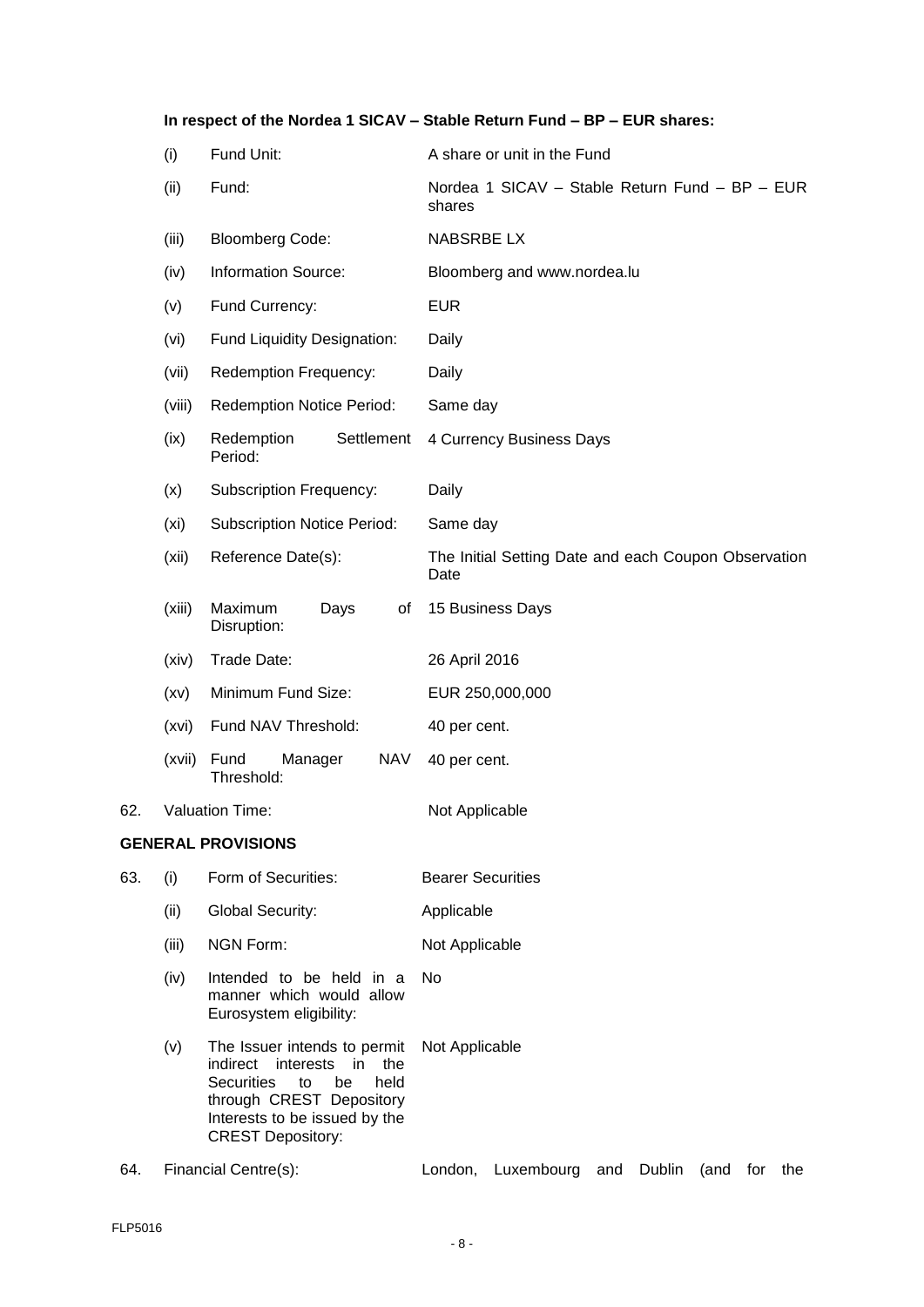avoidance of doubt, TARGET Business Day)

66. Listing and Admission to Trading: Applicable

- (i) Exchange(s) to which application will initially be made to list the Securities: Luxembourg Stock Exchange
- 

65. Business Centre(s): London, Luxembourg and Dublin (and for the avoidance of doubt, TARGET Business Day)

(ii) Admission to trading: Application will be made for the Securities to be listed on the Official List of the Luxembourg Stock Exchange and to be admitted to trading on the Regulated Market of the Luxembourg Stock Exchange with effect from the Issue Date provided, however, no assurance can be given that the Securities will be admitted to trading on the Regulated Market of the Luxembourg Stock Exchange or listed on the Official List of the Luxembourg Stock Exchange on the Issue Date or any specific date thereafter

| 67. | Codes<br><b>Ticker</b><br>Security<br>and<br>Symbols:                     |                                                                                                                           |  |  |  |
|-----|---------------------------------------------------------------------------|---------------------------------------------------------------------------------------------------------------------------|--|--|--|
|     | ISIN:                                                                     | XS1354962356                                                                                                              |  |  |  |
|     | Common Code:                                                              | 135496235                                                                                                                 |  |  |  |
|     | <b>Swiss Security Number:</b>                                             | 24037375                                                                                                                  |  |  |  |
|     | <b>Telekurs Ticker:</b>                                                   | Not Applicable                                                                                                            |  |  |  |
|     | <b>WKN Number:</b>                                                        | Not Applicable                                                                                                            |  |  |  |
| 68. | Clearing and Trading:                                                     |                                                                                                                           |  |  |  |
|     | Clearing<br>System(s)<br>and<br>any<br>relevant identification number(s): | Euroclear Bank S.A./N.V. and Clearstream Banking,<br>société anonyme                                                      |  |  |  |
| 69. | Delivery:                                                                 | Delivery against payment                                                                                                  |  |  |  |
| 70. | Agents:                                                                   |                                                                                                                           |  |  |  |
|     | <b>Calculation Agent:</b>                                                 | <b>Credit Suisse International</b><br>One Cabot Square<br>London E14 4QJ                                                  |  |  |  |
|     | Fiscal Agent:                                                             | The Bank of New York Mellon, acting through its<br>London Branch<br>One Canada Square<br>London E14 5AL                   |  |  |  |
|     | Paying Agent(s):<br><b>Additional Agents:</b>                             | The Bank of New York Mellon, acting through its<br>London Branch<br>One Canada Square<br>London E14 5AL<br>Not Applicable |  |  |  |
| 71. | Dealer(s):                                                                | <b>Credit Suisse International</b>                                                                                        |  |  |  |
|     |                                                                           |                                                                                                                           |  |  |  |
| 72. | Specified<br>newspaper<br>for<br>the<br>οf<br>notices<br>purposes<br>to   | Not Applicable                                                                                                            |  |  |  |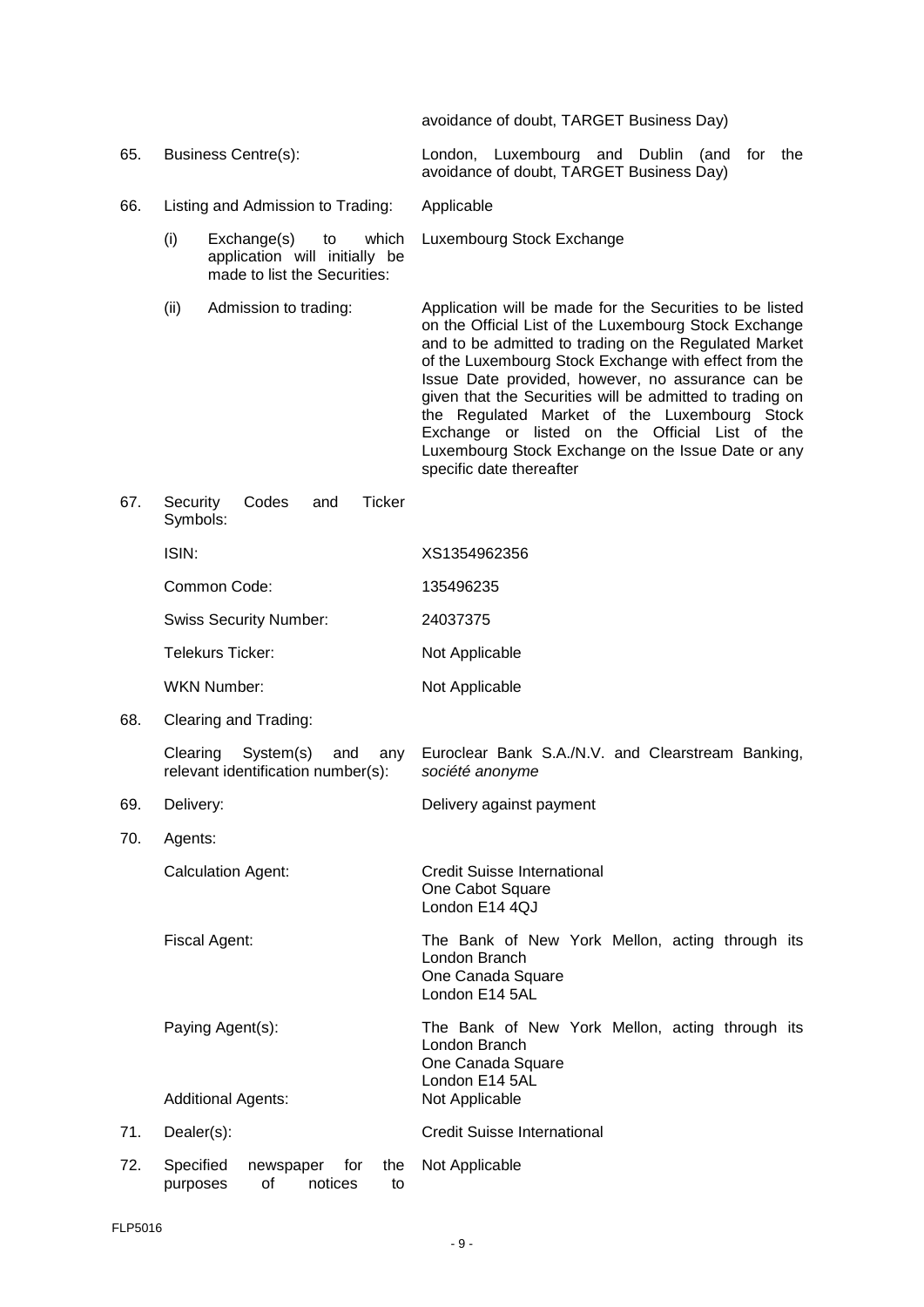Securityholders:

73. Additional Provisions: Not Applicable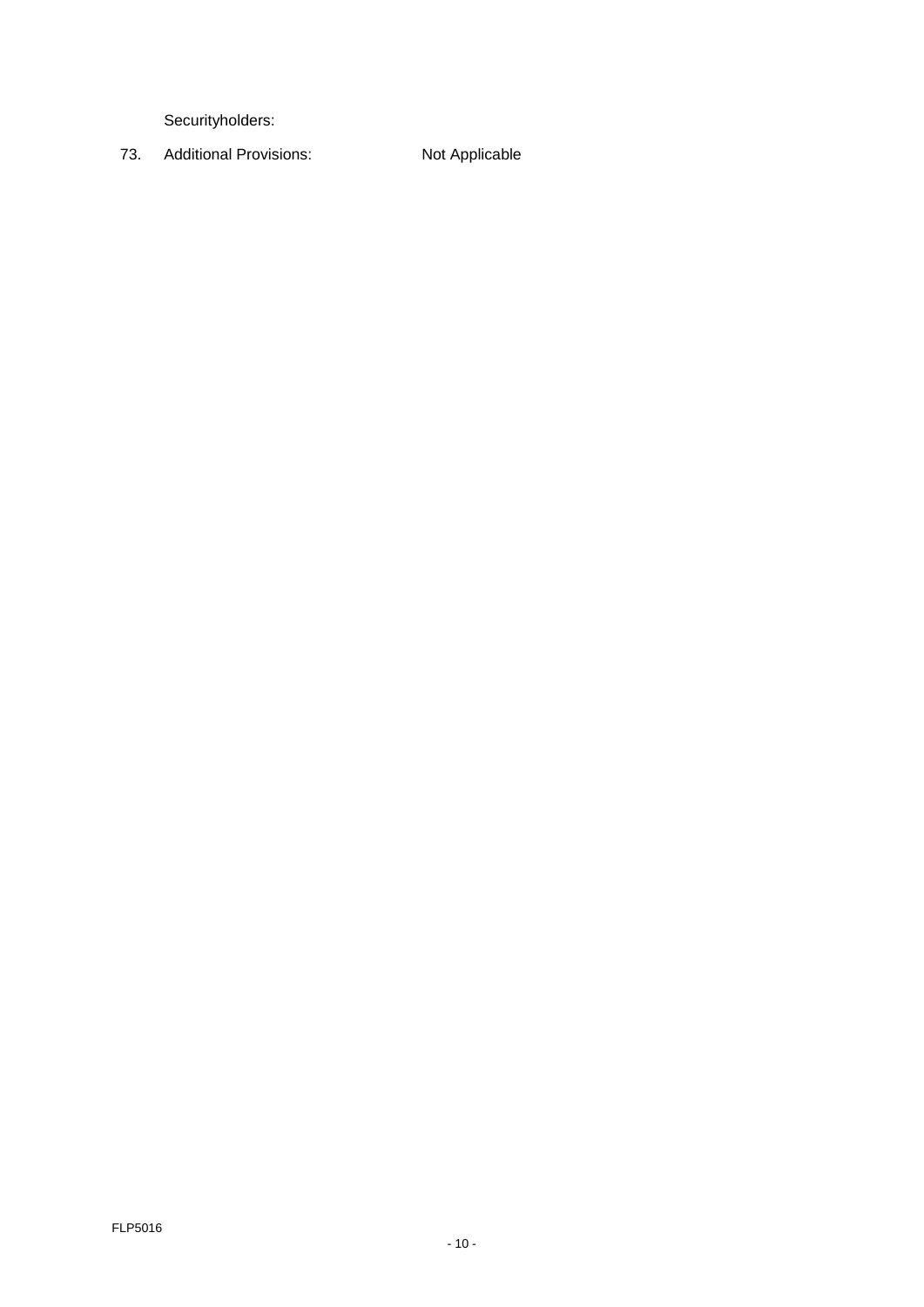# **PART B – OTHER INFORMATION**

## **Terms and Conditions of the Offer**

| 1. | Offer Price:                                                                                                                             | The Offer Price will be equal to the Issue Price.                                                                                                                                                                                                                                                                                                                                        |  |  |
|----|------------------------------------------------------------------------------------------------------------------------------------------|------------------------------------------------------------------------------------------------------------------------------------------------------------------------------------------------------------------------------------------------------------------------------------------------------------------------------------------------------------------------------------------|--|--|
|    |                                                                                                                                          | See item 11 below for information on applicable<br>fees.                                                                                                                                                                                                                                                                                                                                 |  |  |
| 2. | Total amount of the offer. If the amount                                                                                                 | Up to EUR 25,000,000.                                                                                                                                                                                                                                                                                                                                                                    |  |  |
|    | not fixed, description<br>of the<br>is l<br>arrangements and time for announcing<br>to the public the definitive amount of<br>the offer: | To be determined on the basis of the demand for the<br>Securities and prevailing market conditions and<br>published in accordance with Article 8 of the<br>Prospectus Directive.                                                                                                                                                                                                         |  |  |
| 3. | Conditions<br>addition<br>(in<br>those<br>to<br>specified in the Base Prospectus) to                                                     | The offer of the Securities is conditional on their<br>issue.                                                                                                                                                                                                                                                                                                                            |  |  |
|    | which the offer is subject:                                                                                                              | The Issuer reserves the right to withdraw the offer<br>and/or to cancel the issue of the Securities for any<br>reason at any time on or prior to the Issue Date.                                                                                                                                                                                                                         |  |  |
|    |                                                                                                                                          | For the avoidance of doubt, if any application has<br>been made by a potential investor and the Issuer<br>exercises such a right, each such potential investor<br>will not be entitled to subscribe or otherwise<br>purchase any Securities. The relevant Distributor will<br>repay the Offer Price and any commission paid by<br>any investor without interest.                         |  |  |
| 4. | The time period during which the offer<br>will be open ("Offer Period"):                                                                 | From, and including 18 May 2016 to, and including,<br>5 p.m. (CET) on 5 July 2016.                                                                                                                                                                                                                                                                                                       |  |  |
|    |                                                                                                                                          | The Offer Period may be discontinued at any time.<br>Notice of the early closure of the Offer Period will be<br>made to investors by appropriate means (and also<br>through a notice published on the relevant<br>Distributor's website, if available). See further the<br>section entitled "Details of the minimum and/or<br>maximum amount of application" set out in item 7<br>below. |  |  |
| 5. | Description of the application process:                                                                                                  | Prospective investors may apply to the relevant<br>Distributor to subscribe for Securities in accordance<br>with the arrangements existing between the relevant<br>Distributor and its customers relating to the<br>subscription of securities generally.                                                                                                                                |  |  |
|    |                                                                                                                                          | Investors will be notified by the relevant Distributor<br>of the amount allotted.                                                                                                                                                                                                                                                                                                        |  |  |
|    |                                                                                                                                          | Prospective investors will not be required to enter<br>into any contractual arrangements directly with the<br>Issuer in relation to the subscription for the<br>Securities.                                                                                                                                                                                                              |  |  |
| 6. | Description of the possibility to reduce<br>subscriptions and manner for refunding<br>excess amount paid by applicants:                  | Not Applicable.                                                                                                                                                                                                                                                                                                                                                                          |  |  |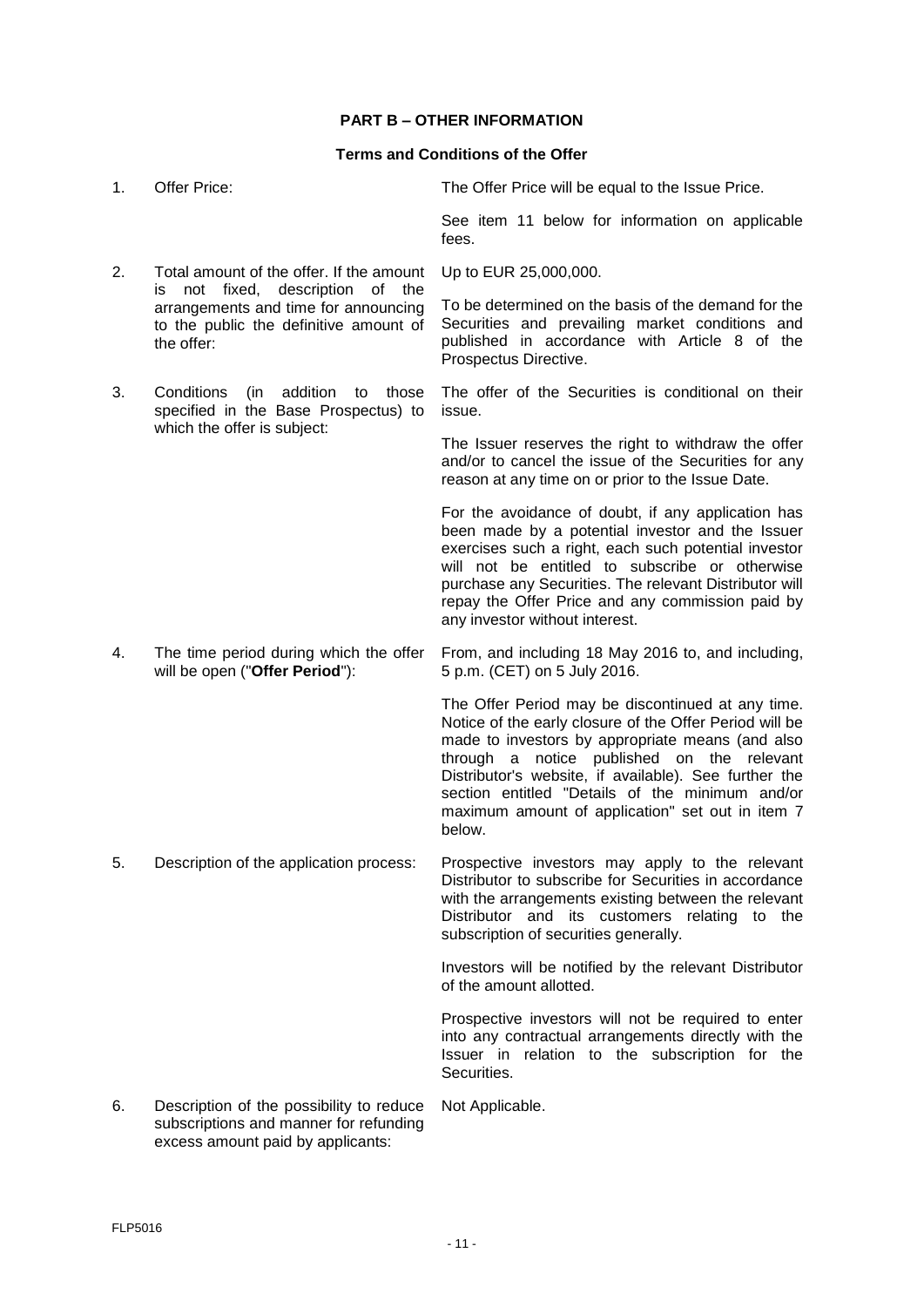for paying up and delivering the Securities: relevant Distributor in accordance with the arrangements existing between the relevant Distributor and its customers relating to the subscription of securities generally, as instructed by the relevant Distributor. The Securities are expected to be delivered to the purchasers' respective book entry securities accounts on or around the date as notified by the relevant Distributor. 9. Manner in and date on which results of the offer are to be made public: The results of the offer will be published in accordance with Article 8 of the Prospectus Directive. 10. Process for notification to applicants of the amount allotted and the indication whether dealing may begin before notification is made: Applicants will be notified by the relevant Distributor of the success of their application. Dealings in the Securities may begin before such notification is made. 11. Amount of any expenses and taxes specifically charged to the subscriber or purchaser: The Dealer will pay a fee to the Distributor(s) in connection with the offer of up to 2.40 per cent. of the Nominal Amount per Security upfront. The Offer Price and the terms of the Securities take into account such fee and may be more than the market value of the Securities on the Issue Date. The Issuer is not aware of any expenses or taxes specifically charged to the subscriber and not disclosed herein. 12. Name(s) and address(es), to the extent known to the Issuer, of the placers ("**Distributors**") in the various countries where the offer takes place: Wealth Options Limited Elm House Millennium Park Naas Co.Kildare Ireland 13. Consent: The Issuer consents to the use of the Base Prospectus by the financial intermediary/ies ("**Authorised Offeror(s)**"), during the Offer Period and subject to the conditions, as provided as

7. Details of the minimum and/or There is no minimum amount of application.

All of the Securities requested through the relevant Distributor during the Offer Period will be assigned

In the event that requests exceed the total amount of the offer, the relevant Distributor will close the

Payments for the Securities shall be made to the

up to the maximum amount of the offer.

Offer Period early, pursuant to item 4 above.

maximum amount of application:

8. Details of the method and time limits

(a) Name and address of Authorised Offeror(s): See item 12 above

follows: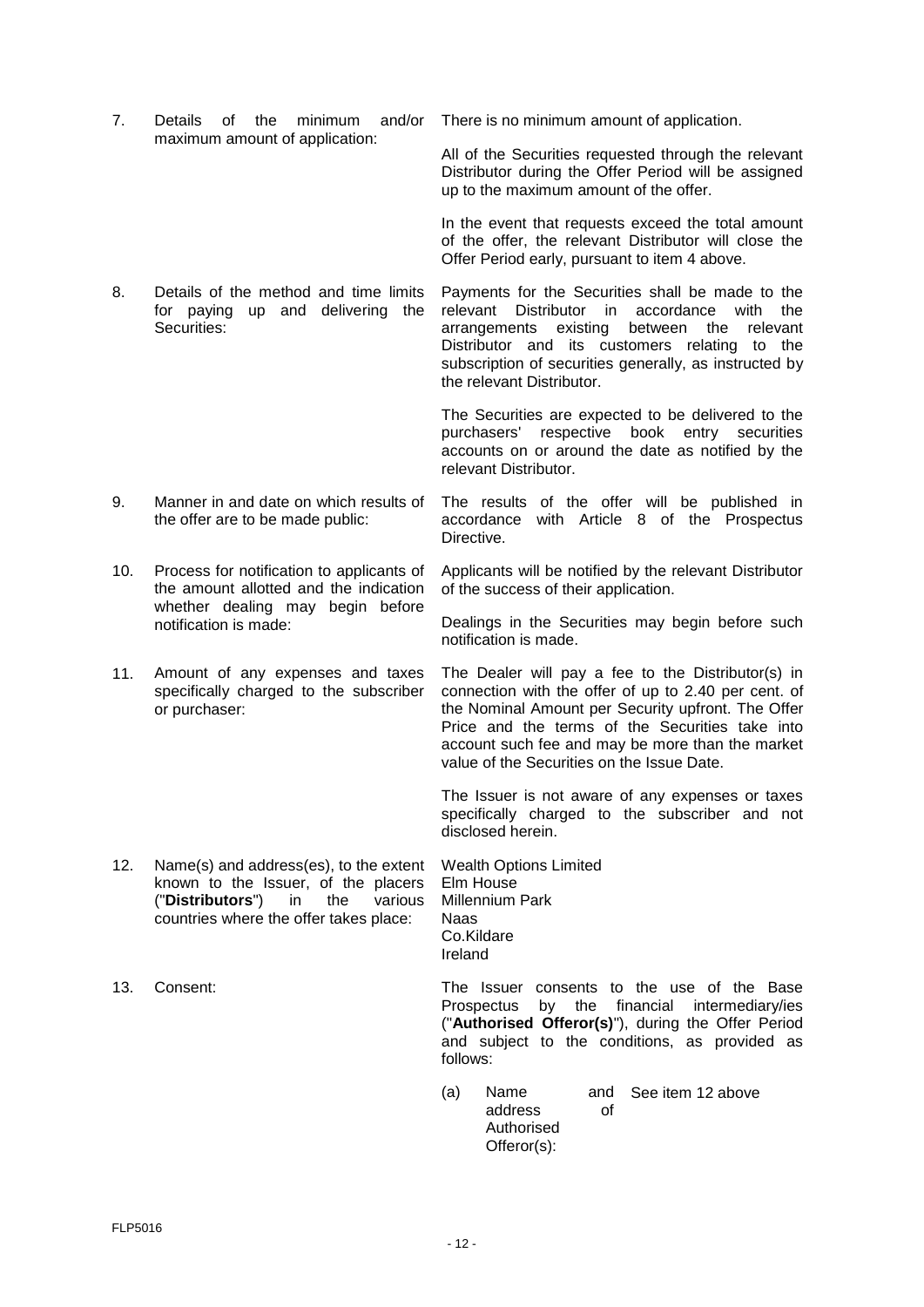- (b) Offer period for Offer Period which use of the Base Prospectus is authorised by the Authorised Offeror(s):
- (c) Conditions to the use of the Base Prospectus by the Authorised Offeror(s): The Base Prospectus may only be used by the Authorised Offeror(s) to make offerings of the<br>Securities in the **Securities** jurisdiction(s) in which the Non-exempt Offer is to take place.

**If you intend to purchase Securities from an Authorised Offeror, you will do so, and such offer and sale will be made, in accordance with any terms and other arrangements in place between such Authorised Offeror and you, including** as to **arrangements. The Issuer will not be a party to any such arrangements and, accordingly, the Base Prospectus does not contain any information relating to such arrangements. The terms and conditions of such offer should be provided to you by that Authorised Offeror at the time the offer is made. Neither the Issuer nor any dealer has any responsibility or liability for such information provided by that Authorised Offeror.**

## **Interests of Natural and Legal Persons involved in the Offer**

So far as the Issuer is aware, no person involved in the offer of the Securities has an interest material to the offer, save for any fees payable to the Distributor(s).

The Dealer will pay a fee to the Distributor(s) in connection with the offer of up to 2.40 per cent. of the Nominal Amount per Security upfront. The Offer Price and the terms of the Securities take into account such fee and may be more than the market value of the Securities on the Issue Date.

#### **Performance of Share/Index/Commodity/Commodity Index/ETF Share/Fund/FX Rate/FX Index/Inflation Index/Interest Rate Index/Cash Index and other information concerning the Underlying Asset(s)**

Information in relation to each of the Underlying Assets, including information about past and future performance and volatility can be found at www.bloomberg.com, and (i) http://www.ethenea.com/ (in respect of the Ethna Aktiv (T) Fund), (ii) http://www.omglobalinvestors.com/ (in respect of the Old Mutual Equity Absolute Return Fund – A EUR Hedged Acc shares), and (iii) http://www.nordea.lu/ (in respect of the Nordea 1 SICAV - Stable Return Fund – BP - EUR shares) (but the information appearing on such websites does not form part of these Final Terms).

## **POST-ISSUANCE INFORMATION**

The Issuer will not provide any post-issuance information with respect to the Underlying Assets, unless required to do so by applicable law or regulation.

#### **REASONS FOR THE OFFER, ESTIMATED NET PROCEEDS AND TOTAL EXPENSES**

(i) Reasons for the offer: Not Applicable; the net proceeds from the offer of the Securities will be used by the Issuer for its general corporate purposes (including hedging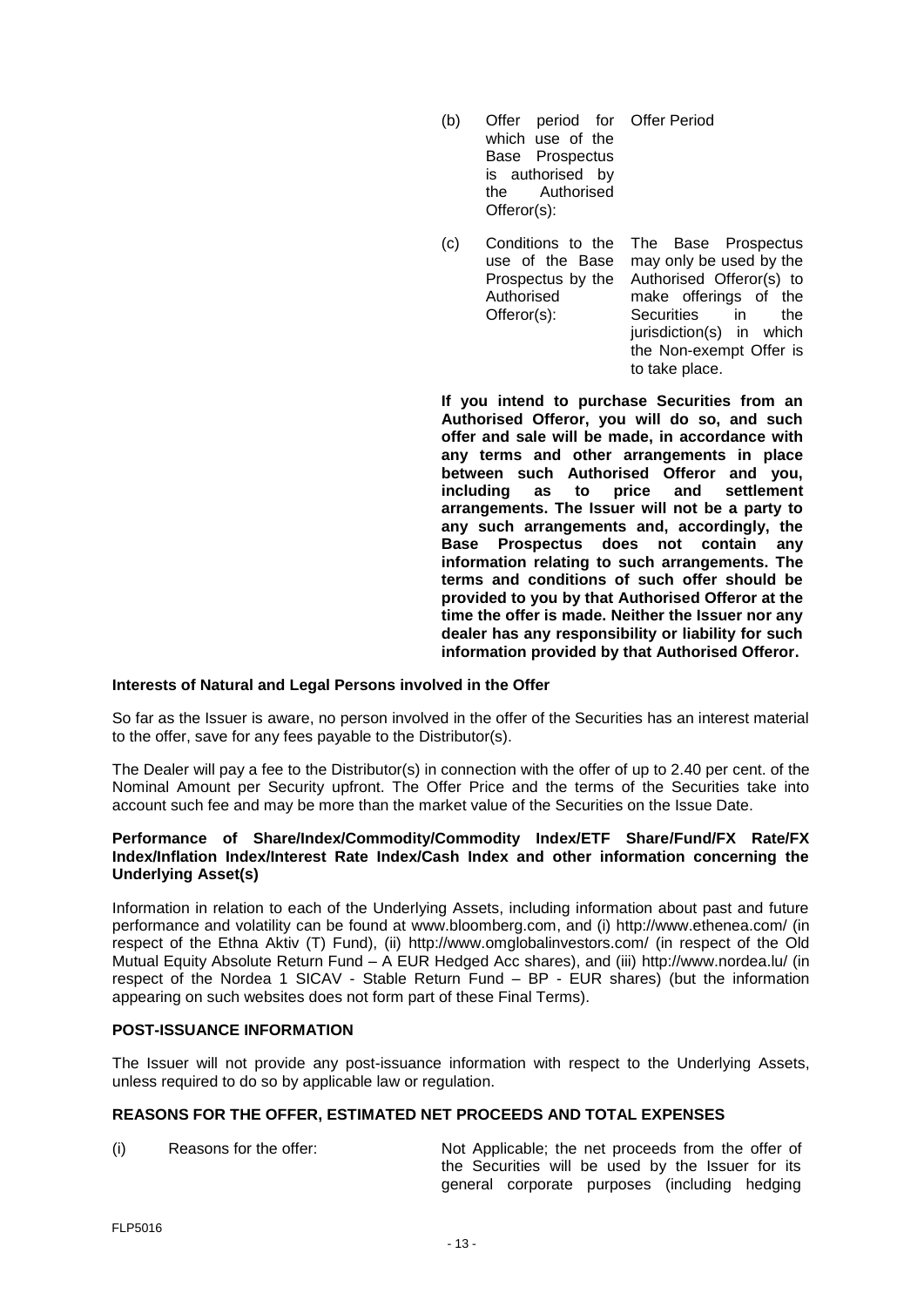arrangements).

(ii) Estimated net proceeds: Not Applicable.

(iii) Estimated total expenses: Not Applicable.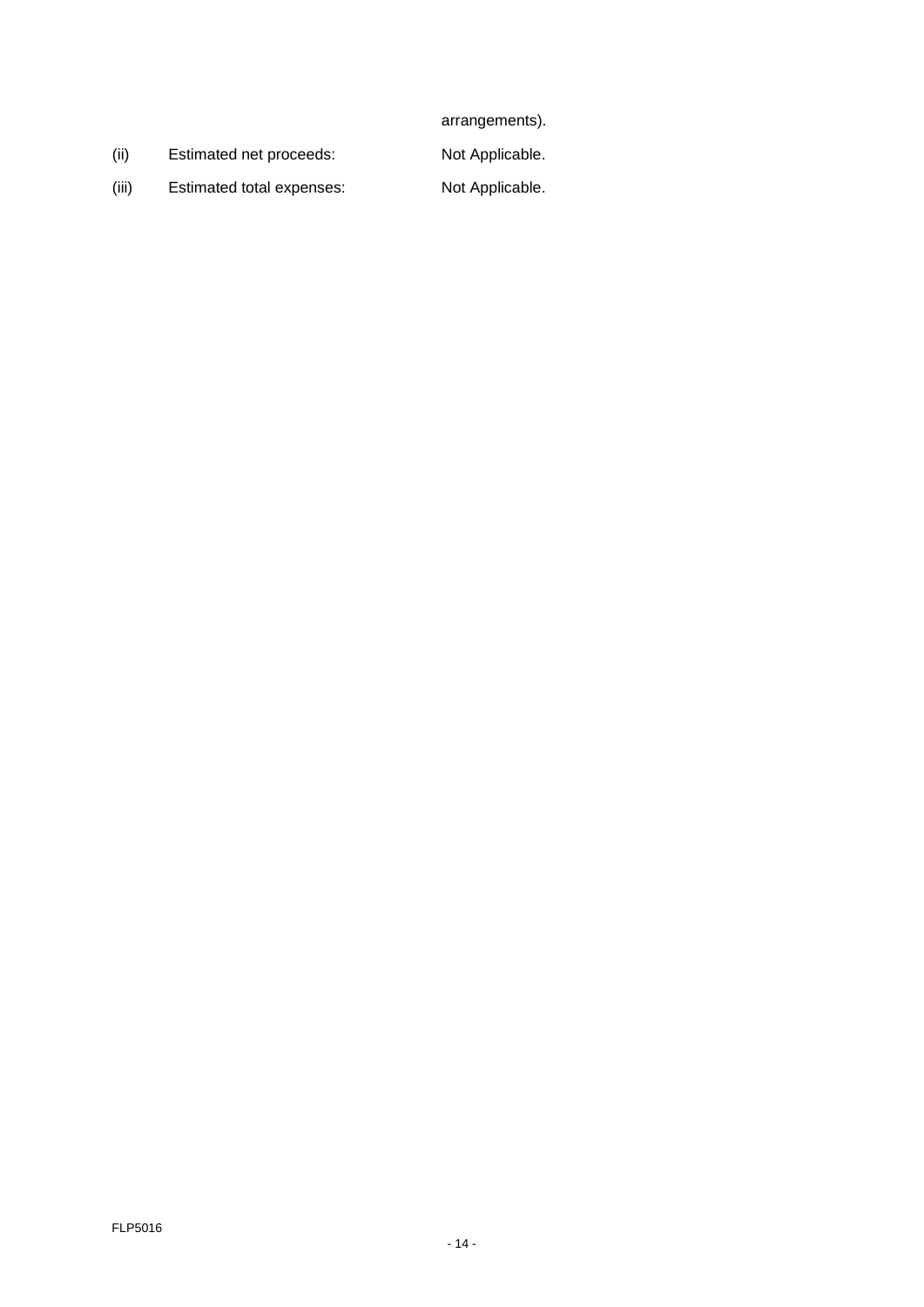Signed on behalf of the Issuer:

×

ü

By:

Duly authorised

Dominic Savage<br>Authorised Signatory

By:

Duly authorised

**Mark Smith Authorised Signatory**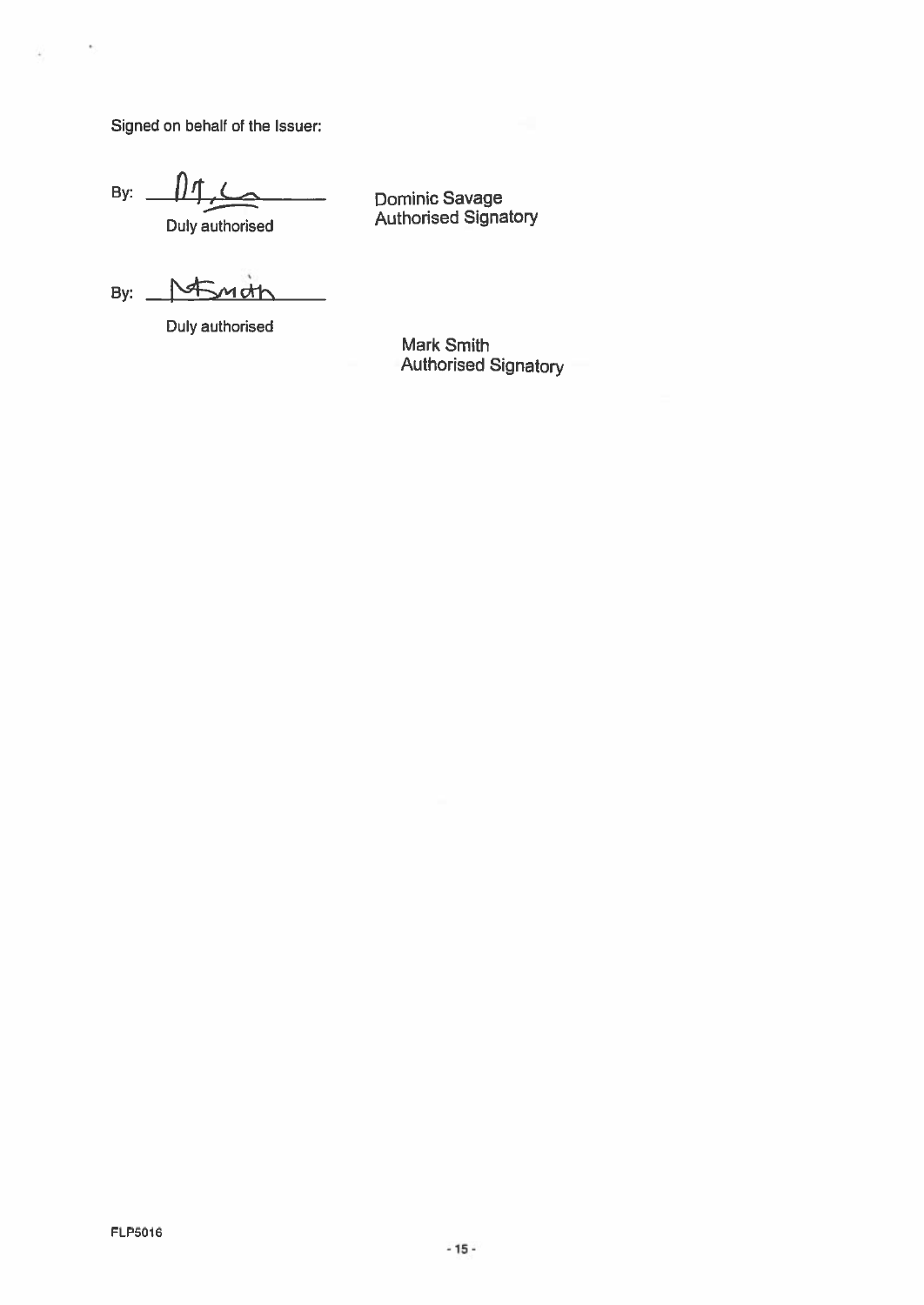# **SUMMARY OF THE SECURITIES**

Summaries are made up of disclosure requirements known as "**Elements**". These Elements are numbered in sections  $A - E$  (A.1 – E.7).

This Summary contains all the Elements required to be included in a summary for these types of Securities and the Issuer. Because some Elements are not required to be addressed, there may be gaps in the numbering sequence of the Elements.

Even though an Element may be required to be inserted in the summary because of the type of Securities and Issuers, it is possible that no relevant information can be given regarding such Element. In this case a short description of the Element is included in the summary and marked as "Not applicable".

|     | Section A - Introduction and Warnings       |                                                                                                                                                                                                                                                                                                                                                                                                                                                          |                                                                                                                    |                                                                                                                                                                                             |  |  |
|-----|---------------------------------------------|----------------------------------------------------------------------------------------------------------------------------------------------------------------------------------------------------------------------------------------------------------------------------------------------------------------------------------------------------------------------------------------------------------------------------------------------------------|--------------------------------------------------------------------------------------------------------------------|---------------------------------------------------------------------------------------------------------------------------------------------------------------------------------------------|--|--|
| A.1 | <b>Introduction and</b><br><b>Warnings:</b> | investor.                                                                                                                                                                                                                                                                                                                                                                                                                                                |                                                                                                                    | This Summary should be read as an introduction to the Base<br>Prospectus. Any decision to invest in Securities should be based<br>on consideration of the Base Prospectus as a whole by the |  |  |
|     |                                             | Where a claim relating to the information contained in the Base<br>Prospectus is brought before a court, the plaintiff investor might,<br>under the national legislation of the relevant Member State, have<br>to bear the costs of translating the Base Prospectus before the<br>legal proceedings are initiated.                                                                                                                                       |                                                                                                                    |                                                                                                                                                                                             |  |  |
|     |                                             | Civil liability only attaches to those persons who have tabled the<br>summary including any translation thereof, but only if the<br>summary is misleading, inaccurate or inconsistent when read<br>together with the other parts of the Base Prospectus or it does not<br>provide, when read together with the other parts of the Base<br>Prospectus, key information in order to aid investors when<br>considering whether to invest in the Securities. |                                                                                                                    |                                                                                                                                                                                             |  |  |
| A.2 | Consent(s):                                 | Where the Securities are to be the subject of an offer to the public<br>requiring the prior publication of a prospectus under the<br>Prospectus Directive (a "Non-exempt Offer"), the Issuer consents<br>to the use of the Base Prospectus by the financial intermediary/ies<br>("Authorised Offeror(s)"), during the offer period and subject to<br>the conditions, as provided as follows:                                                             |                                                                                                                    |                                                                                                                                                                                             |  |  |
|     |                                             | (a)                                                                                                                                                                                                                                                                                                                                                                                                                                                      | Name and address<br>of<br>Authorised<br>Offeror(s):                                                                | <b>Wealth Options Limited</b><br>Elm House<br>Millennium Park<br><b>Naas</b><br>Co.Kildare<br>Ireland                                                                                       |  |  |
|     |                                             |                                                                                                                                                                                                                                                                                                                                                                                                                                                          |                                                                                                                    | (the "Distributor(s)")                                                                                                                                                                      |  |  |
|     |                                             | (b)                                                                                                                                                                                                                                                                                                                                                                                                                                                      | Offer<br>period<br>for<br>which use of the<br>Base Prospectus is<br>authorised by the<br>Authorised<br>Offeror(s): | An offer of the Securities will be<br>made in Ireland during the period<br>from, and including, 18 May 2016<br>to, and including, 5 p.m. (CET) on<br>5 July 2016                            |  |  |
|     |                                             | (c)                                                                                                                                                                                                                                                                                                                                                                                                                                                      | Conditions to the<br>use of the Base<br>Prospectus by the<br>Authorised                                            | The Base Prospectus may only<br>by the Authorised<br>used<br>be<br>Offeror(s) to make offerings of the<br>Securities in the jurisdiction(s) in                                              |  |  |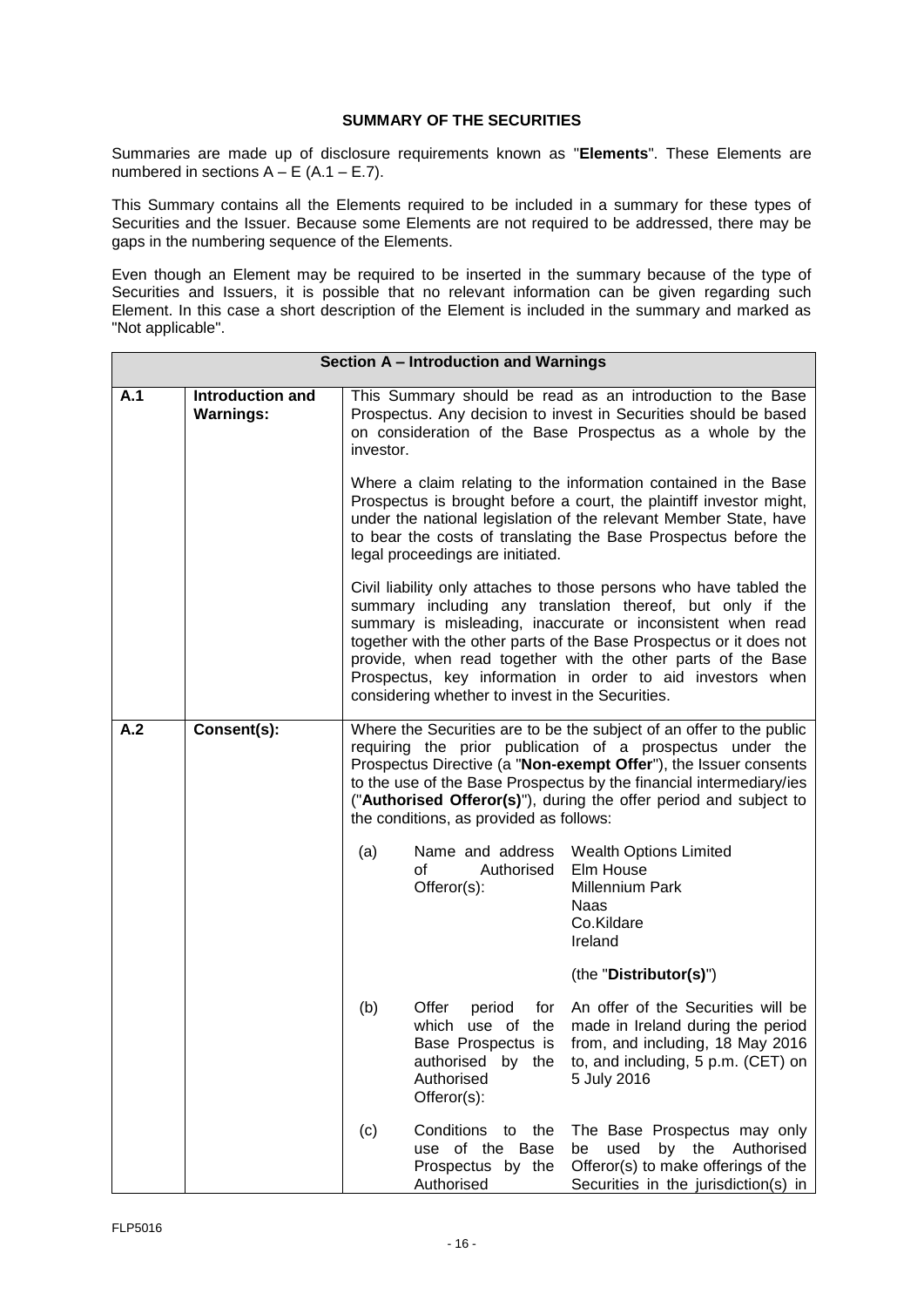|                           |                                                                                                                                                         | Offeror(s):                                            | which the Non-exempt Offer is to<br>take place                                                                                                                                                                                                                                                                                                                                                                                                                                                                                                                                                                                                                                                     |
|---------------------------|---------------------------------------------------------------------------------------------------------------------------------------------------------|--------------------------------------------------------|----------------------------------------------------------------------------------------------------------------------------------------------------------------------------------------------------------------------------------------------------------------------------------------------------------------------------------------------------------------------------------------------------------------------------------------------------------------------------------------------------------------------------------------------------------------------------------------------------------------------------------------------------------------------------------------------------|
|                           |                                                                                                                                                         | provided by that Authorised Offeror.                   | If you intend to purchase Securities from an Authorised<br>Offeror, you will do so, and such offer and sale will be made,<br>in accordance with any terms and other arrangements in<br>place between such Authorised Offeror and you, including<br>as to price and settlement arrangements. The Issuer will not<br>be a party to any such arrangements and, accordingly, this<br>Base Prospectus does not contain any information relating<br>to such arrangements. The terms and conditions of such<br>offer should be provided to you by that Authorised Offeror<br>at the time the offer is made. Neither the Issuer nor any<br>dealer has any responsibility or liability for such information |
| <b>Section B - Issuer</b> |                                                                                                                                                         |                                                        |                                                                                                                                                                                                                                                                                                                                                                                                                                                                                                                                                                                                                                                                                                    |
| B.1                       | <b>Legal and</b><br>commercial name<br>of the Issuer:                                                                                                   | Credit Suisse International ("CSi") (the "Issuer").    |                                                                                                                                                                                                                                                                                                                                                                                                                                                                                                                                                                                                                                                                                                    |
| B.2                       | <b>Domicile and legal</b><br>form of the Issuer,<br>legislation under<br>which the Issuers<br>operates and<br>country of<br>incorporation of<br>Issuer: | office is located at One Cabot Square, London E14 4QJ. | CSi is an unlimited company incorporated in England and Wales<br>on 9 May 1990. CSi is an English bank regulated as an EU credit<br>institution and operates under English law. Its registered head                                                                                                                                                                                                                                                                                                                                                                                                                                                                                                |
| B.4b                      | Known trends with<br>respect to the<br><b>Issuer and the</b><br>industries in<br>which it operates:                                                     | financial year.                                        | Not applicable - there are no known trends, uncertainties,<br>demands, commitments or events that are reasonably likely to<br>have a material effect on the prospects of the Issuer for its current                                                                                                                                                                                                                                                                                                                                                                                                                                                                                                |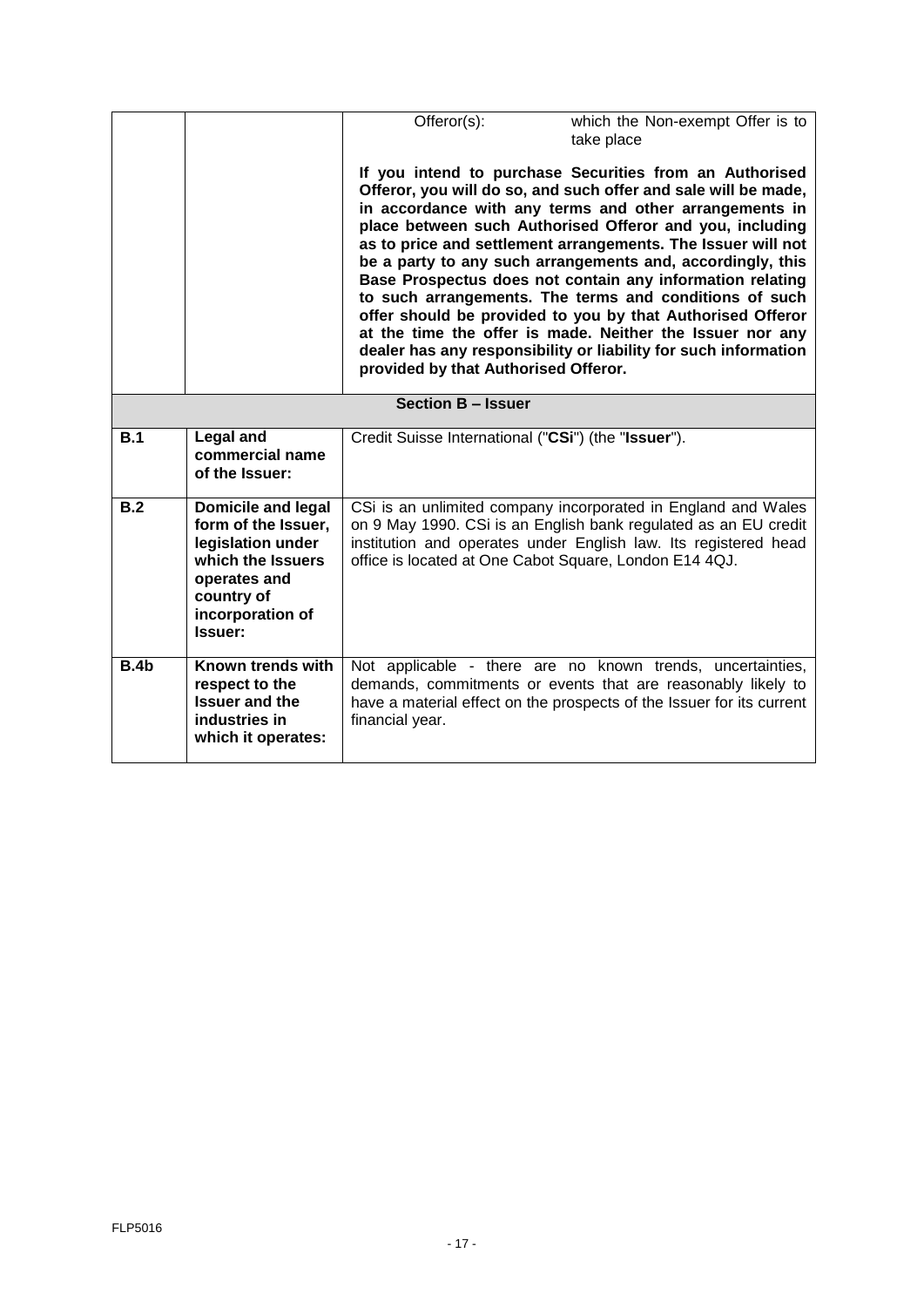| B.5         | <b>Description of</b><br>group and Issuers'<br>position within the<br>group:        | The shareholders of CSi are Credit Suisse AG (which holds CSi's<br>ordinary shares through Credit Suisse AG (Zürich Stammhaus)<br>and Credit Suisse AG, Guernsey Branch), Credit Suisse Group<br>AG and Credit Suisse PSL GmbH. CSi has a number of<br>subsidiaries. |                                       |          |
|-------------|-------------------------------------------------------------------------------------|----------------------------------------------------------------------------------------------------------------------------------------------------------------------------------------------------------------------------------------------------------------------|---------------------------------------|----------|
|             |                                                                                     | A summary organisation chart is set out below:                                                                                                                                                                                                                       |                                       |          |
|             |                                                                                     | <b>Credit Suisse</b><br>Group AG<br>Zurich<br>Stammhaus i<br>Credit Suisse PSL<br>GmbH<br>Credit Suisse International                                                                                                                                                | Credit Suisse AG<br>Guemsey<br>Branch |          |
| <b>B.9</b>  | <b>Profit forecast or</b>                                                           | Not applicable; no profit forecasts or estimates have been made                                                                                                                                                                                                      |                                       |          |
|             | estimate:                                                                           | by the Issuer.                                                                                                                                                                                                                                                       |                                       |          |
| <b>B.10</b> | <b>Qualifications in</b><br>audit report on<br>historical financial<br>information: | Not applicable; there were no qualifications in the audit report on<br>historical financial information.                                                                                                                                                             |                                       |          |
| <b>B.12</b> | <b>Selected</b><br>key<br>financial                                                 | <u>CSi*</u>                                                                                                                                                                                                                                                          |                                       |          |
|             | information;<br>no                                                                  | In USD million                                                                                                                                                                                                                                                       | Year ended 31 December                |          |
|             | material<br>adverse<br>change<br>and                                                |                                                                                                                                                                                                                                                                      | 2015                                  | 2014     |
|             | description<br>of<br>significant change<br>financial<br>in                          | Selected consolidated income<br>statement data                                                                                                                                                                                                                       |                                       |          |
|             | position<br>of<br>the<br>Issuer:                                                    | Net Revenue                                                                                                                                                                                                                                                          | 1,942                                 | 1,144    |
|             |                                                                                     | Total operating expenses                                                                                                                                                                                                                                             | (1,994)                               | (1, 551) |
|             |                                                                                     | Loss before taxes                                                                                                                                                                                                                                                    | (52)                                  | (407)    |
|             |                                                                                     | Net loss                                                                                                                                                                                                                                                             | (118)                                 | (995)    |
|             |                                                                                     | Selected consolidated balance<br>sheet data                                                                                                                                                                                                                          |                                       |          |
|             |                                                                                     | Total assets                                                                                                                                                                                                                                                         | 400,989                               | 548,137  |
|             |                                                                                     | <b>Total liabilities</b>                                                                                                                                                                                                                                             | 378,085                               | 524,108  |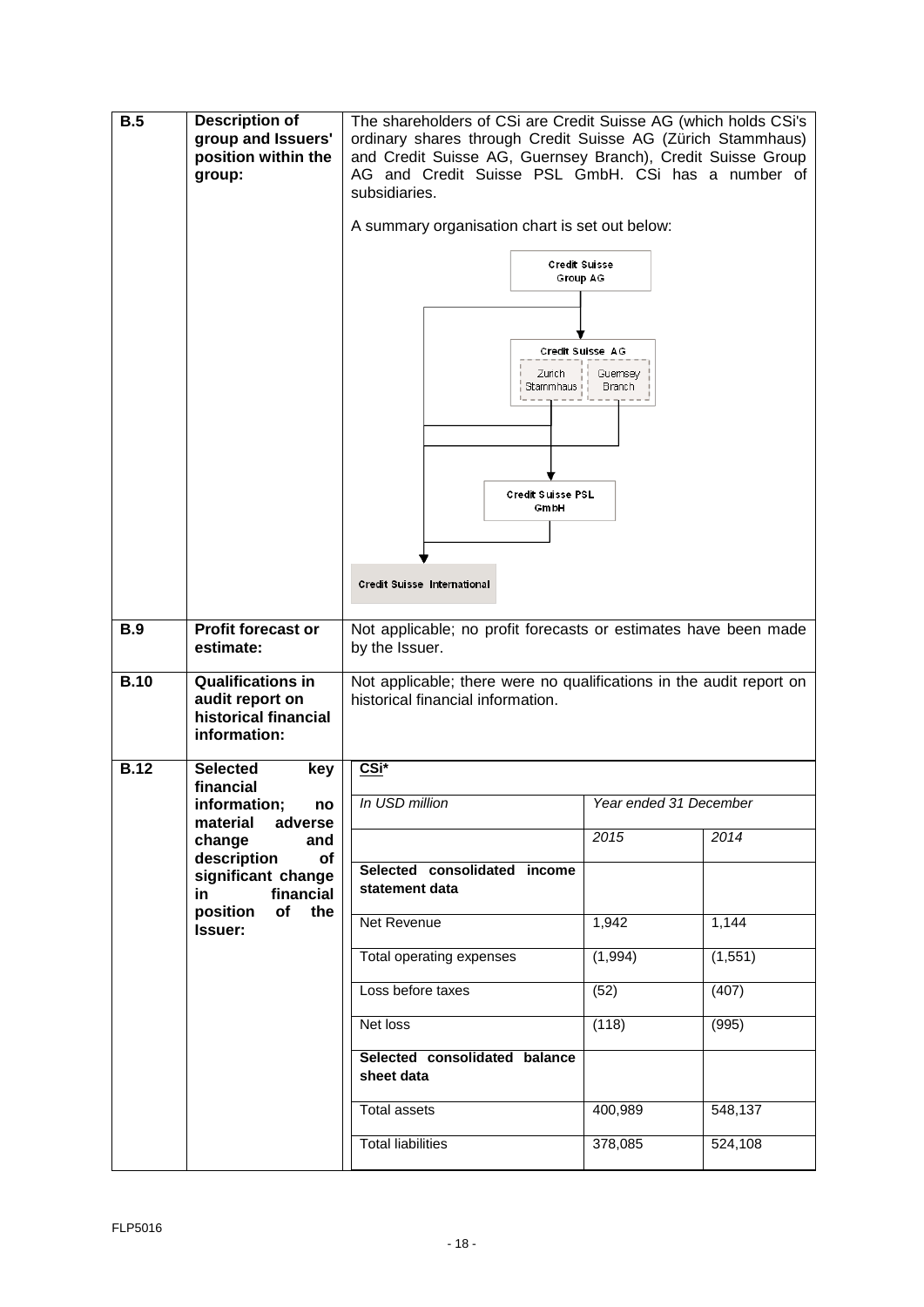|             |                                                                      | Total shareholders' equity                                                                                                              | 22,904 | 24,029 |
|-------------|----------------------------------------------------------------------|-----------------------------------------------------------------------------------------------------------------------------------------|--------|--------|
|             |                                                                      | *This key financial information is                                                                                                      |        |        |
|             |                                                                      | for CSi and its subsidiaries                                                                                                            |        |        |
|             |                                                                      |                                                                                                                                         |        |        |
|             |                                                                      | There has been no material adverse change in the prospects of                                                                           |        |        |
|             |                                                                      | the Issuer and its consolidated subsidiaries since 31 December<br>2015, except as announced in the restructuring update that Credit     |        |        |
|             |                                                                      | Suisse provided on 23 March 2016.                                                                                                       |        |        |
|             |                                                                      | There has been no significant change in the financial position of<br>the Issuer and its consolidated subsidiaries since 31 December     |        |        |
|             |                                                                      | 2015, except as announced in the restructuring update that Credit<br>Suisse provided on 23 March 2016.                                  |        |        |
| <b>B.13</b> | <b>Recent events</b><br>particular to the<br><b>Issuer which are</b> | Not applicable; there are no recent events particular to the Issuer<br>which are to a material extent relevant to the evaluation of the |        |        |
|             | to a material                                                        | Issuer's solvency.                                                                                                                      |        |        |
|             | extent relevant to<br>the evaluation of                              |                                                                                                                                         |        |        |
|             | the Issuer's                                                         |                                                                                                                                         |        |        |
|             | solvency:                                                            |                                                                                                                                         |        |        |
| <b>B.14</b> | <b>Issuer's position</b><br>in its corporate                         | See Element B.5 above.                                                                                                                  |        |        |
|             | group and                                                            | The liquidity and capital requirements of CSi are managed as an                                                                         |        |        |
|             | dependency on<br>other entities                                      | integral part of the wider CS group framework. This includes the<br>local regulatory liquidity and capital requirements in the UK.      |        |        |
|             | within the                                                           |                                                                                                                                         |        |        |
|             | corporate group:                                                     |                                                                                                                                         |        |        |
| <b>B.15</b> | <b>Issuer's principal</b><br>activities:                             | CSi's principal business is banking, including the trading of<br>derivative products linked to interest rates, foreign exchange,        |        |        |
|             |                                                                      | equities, commodities and credit. The primary objective of CSi is                                                                       |        |        |
|             |                                                                      | to provide comprehensive treasury and risk management<br>derivative product services.                                                   |        |        |
|             |                                                                      |                                                                                                                                         |        |        |
| <b>B.16</b> | Ownership and<br>control of the                                      | The shareholders of CSi are Credit Suisse AG (which holds CSi's<br>ordinary shares through Credit Suisse AG (Zürich Stammhaus)          |        |        |
|             | Issuer:                                                              | and Credit Suisse AG, Guernsey Branch), Credit Suisse Group<br>AG and Credit Suisse PSL GmbH. CSi has a number of                       |        |        |
|             |                                                                      | subsidiaries                                                                                                                            |        |        |
| <b>B.17</b> | <b>Ratings:</b>                                                      | CSi has been issued a senior unsecured long-term debt rating of                                                                         |        |        |
|             |                                                                      | "A" by Standard & Poor's, a senior long-term debt rating of "A" by<br>Fitch and a senior long-term debt rating of "A2" by Moody's Inc.  |        |        |
|             |                                                                      | As of 22 February 2016, the entity providing ratings for [CS]/[CSi]<br>is Moody's Investors Service Limited.                            |        |        |
|             |                                                                      | <b>Section C - Securities</b>                                                                                                           |        |        |
| C.1         | Type and class of                                                    | The securities (the "Securities") are notes. The Securities are                                                                         |        |        |
|             | securities being<br>offered and<br>security                          | Return Securities. The Securities will pay coupon amount(s)<br>depending on the performance of the underlying asset(s).                 |        |        |
|             | identification                                                       | The Securities of a Series will be uniquely identified by ISIN:<br>XS1354962356; Common Code: 135496235; Swiss Security                 |        |        |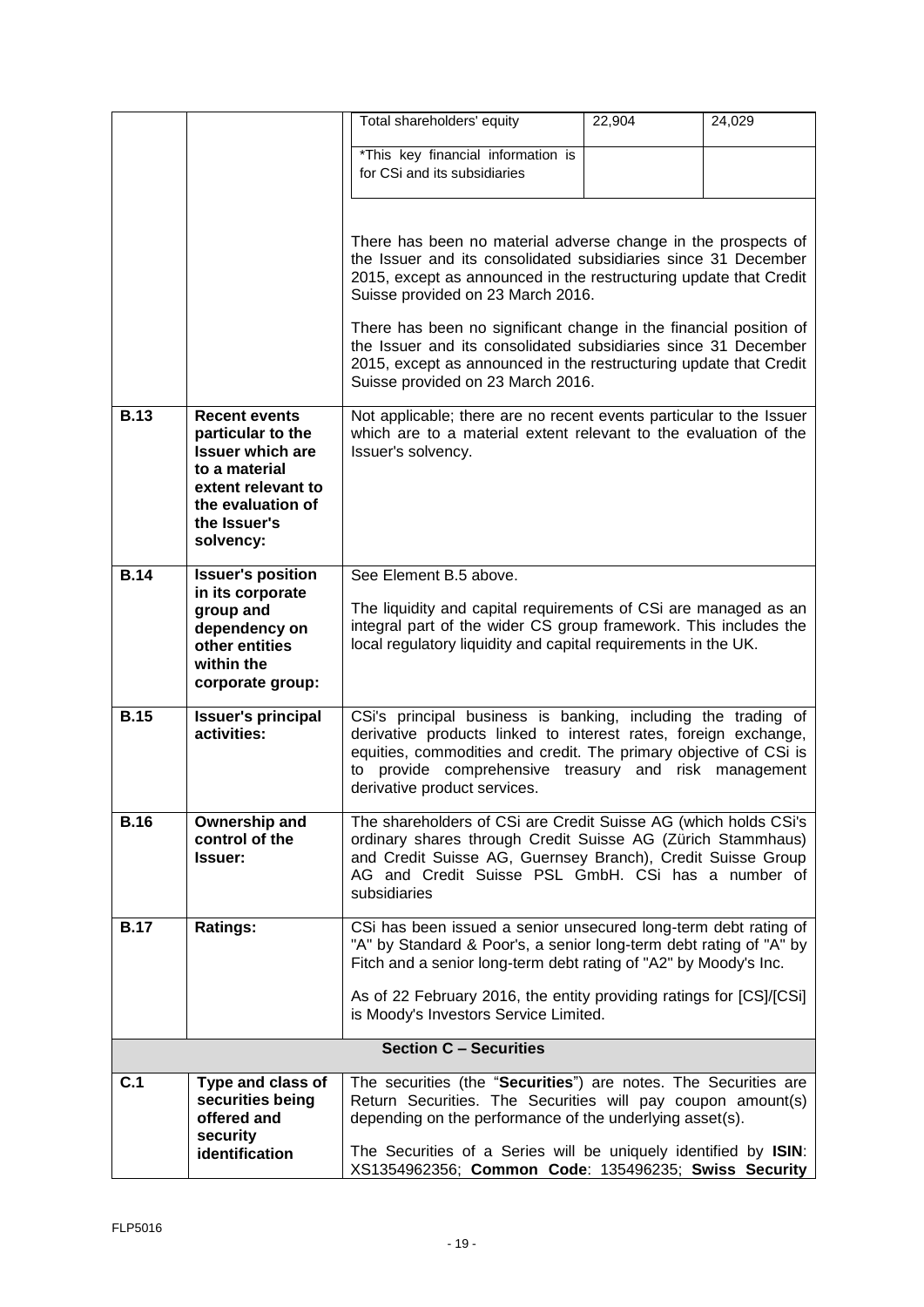|     | number(s):                                                                             | Number: 24037375.                                                                                                                                                                                                                                                                                                                                                                                                                                                                                                                                                                                                                                                                                           |  |  |
|-----|----------------------------------------------------------------------------------------|-------------------------------------------------------------------------------------------------------------------------------------------------------------------------------------------------------------------------------------------------------------------------------------------------------------------------------------------------------------------------------------------------------------------------------------------------------------------------------------------------------------------------------------------------------------------------------------------------------------------------------------------------------------------------------------------------------------|--|--|
| C.2 | <b>Currency:</b>                                                                       | The currency of the Securities will be euro<br>("EUR")<br>(the<br>"Settlement Currency").                                                                                                                                                                                                                                                                                                                                                                                                                                                                                                                                                                                                                   |  |  |
| C.5 | <b>Description of</b><br>restrictions on<br>free transferability<br>of the Securities: | The Securities have not been and will not be registered under the<br>U.S. Securities Act of 1933 (the "Securities Act") and may not be<br>offered or sold within the United States or to, or for the account or<br>benefit of, U.S. persons except in certain transactions exempt<br>from the registration requirements of the Securities Act and<br>applicable state securities laws.<br>No offers, sales or deliveries of the Securities, or distribution of<br>any offering material relating to the Securities, may be made in or                                                                                                                                                                       |  |  |
|     |                                                                                        | from any jurisdiction except in circumstances that will result in<br>compliance with any applicable laws and regulations.                                                                                                                                                                                                                                                                                                                                                                                                                                                                                                                                                                                   |  |  |
| C.8 | Description of<br>rights attached to<br>the securities,<br>ranking of the              | Rights: The Securities will give each holder of Securities (a<br>"Securityholder") the right to receive a potential return on the<br>Securities (see Element C.9 below). The Securities will also give<br>each Securityholder the right to vote on certain amendments.                                                                                                                                                                                                                                                                                                                                                                                                                                      |  |  |
|     | securities and<br>limitations to<br>rights:                                            | Ranking: The Securities are unsubordinated and unsecured<br>obligations of the Issuer and will rank equally among themselves<br>and with all other unsubordinated and unsecured obligations of<br>the Issuer from time to time outstanding.                                                                                                                                                                                                                                                                                                                                                                                                                                                                 |  |  |
|     |                                                                                        | <b>Limitation to Rights:</b>                                                                                                                                                                                                                                                                                                                                                                                                                                                                                                                                                                                                                                                                                |  |  |
|     |                                                                                        | The Issuer may redeem the Securities early for illegality<br>reasons or following an event of default. In such case, the<br>amount payable in respect of each Security on such early<br>redemption will be equal to the Unscheduled Termination<br>Amount, and no other amount shall be payable in respect of<br>each Security on account of interest or otherwise.                                                                                                                                                                                                                                                                                                                                         |  |  |
|     |                                                                                        | Following certain events affecting the Issuer's hedging<br>arrangements and/or the underlying asset(s), the Issuer<br>may redeem the Securities at the scheduled maturity by<br>payment of the Unscheduled Termination Amount instead<br>of the Redemption Amount, and no other amounts shall be<br>payable in respect of the Securities on account of interest<br>or otherwise following such determination by the Issuer.                                                                                                                                                                                                                                                                                 |  |  |
|     |                                                                                        | Where:                                                                                                                                                                                                                                                                                                                                                                                                                                                                                                                                                                                                                                                                                                      |  |  |
|     |                                                                                        | Unscheduled Termination Amount: in respect of<br>each Security, (a) if the Security is redeemed early<br>for illegality reasons or following an event of default,<br>an amount (which may be greater than or equal to<br>zero) equal to the value of such Security immediately<br>prior to its redemption, as calculated by the<br>calculation agent using its internal models and<br>methodologies, or (b) if the Security is redeemed<br>following<br>certain events affecting the Issuer's<br>hedging<br>and/or<br>arrangements<br>the<br>underlying<br>asset(s), an amount equal to the sum of (i) the<br>Minimum Payment Amount, plus (ii) the value of the<br>option component of the Security on the |  |  |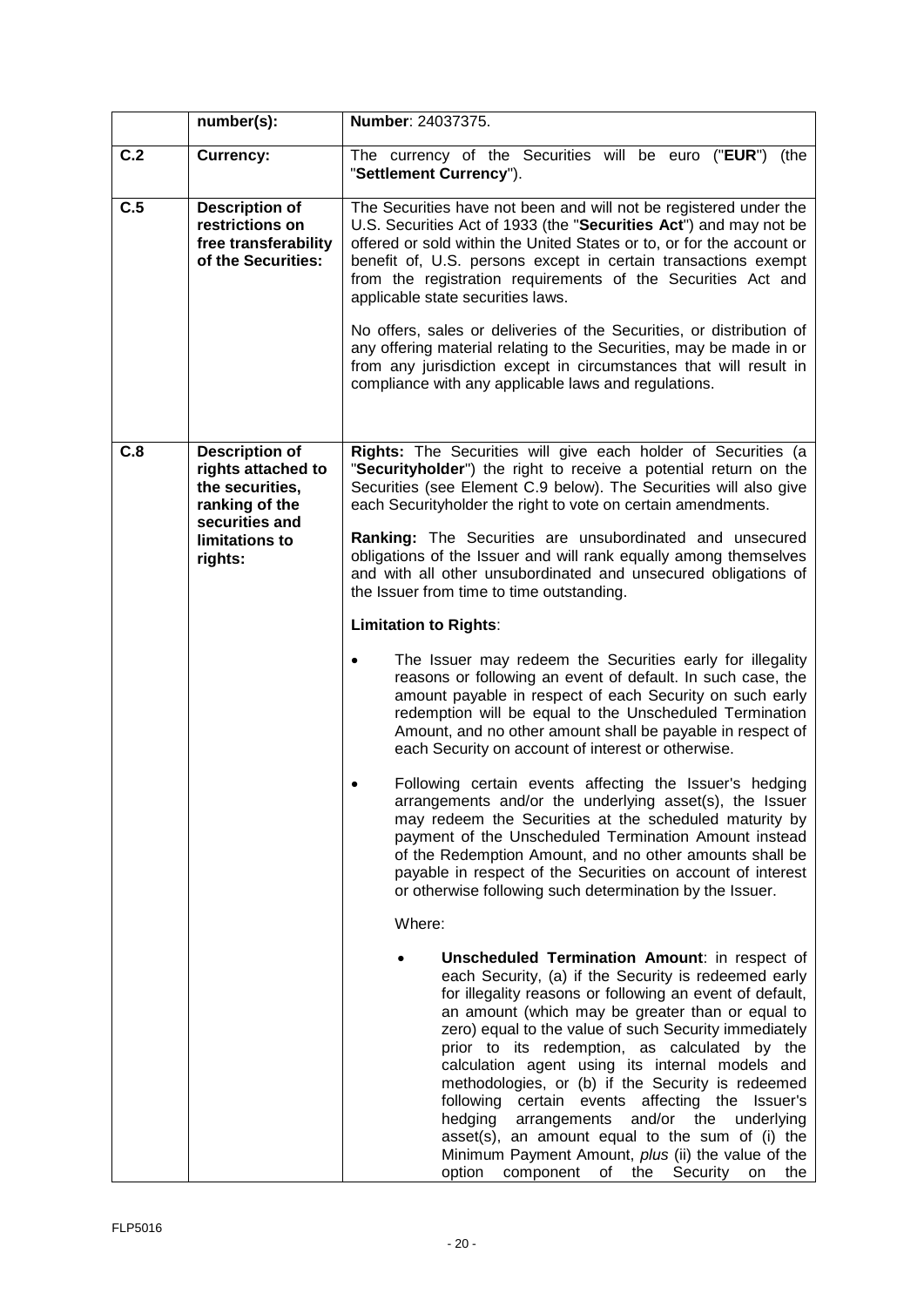| Unscheduled Termination Event Date, plus (iii) any                                                                                                                                                                                                                                                                                                                                                                                                                                                                                                                                                     |
|--------------------------------------------------------------------------------------------------------------------------------------------------------------------------------------------------------------------------------------------------------------------------------------------------------------------------------------------------------------------------------------------------------------------------------------------------------------------------------------------------------------------------------------------------------------------------------------------------------|
| interest accrued on the value of the option<br>component from, and including the Unscheduled<br>Termination Event Date to, but excluding, the date<br>on which such Security is redeemed. The option<br>component provides exposure to the underlying<br>asset(s) (if any), the terms of which are fixed on the<br>trade date in order to enable the Issuer to issue such<br>Security at the relevant price and on the relevant<br>terms and will vary depending on the terms of such<br>Security.                                                                                                     |
| For the avoidance of doubt, if a Security is redeemed<br>following an event of default, the Unscheduled<br>Termination Amount shall not take into account the<br>financial position of the Issuer immediately prior to<br>the event of default, and the Issuer shall be<br>presumed to be able to fully perform its obligations<br>under such Security for such purposes.                                                                                                                                                                                                                              |
| Unscheduled Termination Event Date: the date on<br>which an event resulting in the unscheduled<br>redemption of the Securities following certain events<br>affecting the Issuer's hedging arrangements and/or<br>the underlying asset(s) has occurred.                                                                                                                                                                                                                                                                                                                                                 |
| Minimum Payment Amount: an amount equal to<br>100 per cent. of the Nominal Amount.                                                                                                                                                                                                                                                                                                                                                                                                                                                                                                                     |
| The Issuer may adjust the terms and conditions of the<br>$\bullet$<br>Securities without the consent of Securityholders following<br>certain events affecting the Issuer's hedging arrangements<br>and/or the underlying asset(s), or may redeem the<br>Securities at the scheduled maturity by payment of the<br>Unscheduled<br>Termination<br>Amount<br>the<br>instead<br>οf<br>Redemption Amount as described above (and no other<br>amounts shall be payable in respect of the Securities on<br>otherwise<br>following<br>account<br>0f<br>interest<br>or<br>such<br>determination by the Issuer). |
| The terms and conditions of the Securities contain<br>provisions for convening meetings of Securityholders to<br>consider any matter affecting their interests, and any<br>resolution passed by the relevant majority at a meeting will<br>be binding on all Securityholders, whether or not they<br>attended such meeting or voted for or against the relevant<br>resolution. In certain circumstances, the Issuer may modify<br>the terms and conditions of the Securities without the<br>consent of Securityholders.                                                                                |
| The Securities are subject to the following events of default:<br>if the Issuer fails to pay any amount due in respect of the<br>Securities within 30 days of the due date, or if any events<br>relating to the insolvency or winding up of the Issuer occur.                                                                                                                                                                                                                                                                                                                                          |
| The Issuer may at any time, without the consent of the<br>Securityholders, substitute for itself as Issuer under the<br>Securities any company with which it consolidates, into<br>which it merges or to which it sells or transfers all or<br>substantially all of its property.                                                                                                                                                                                                                                                                                                                      |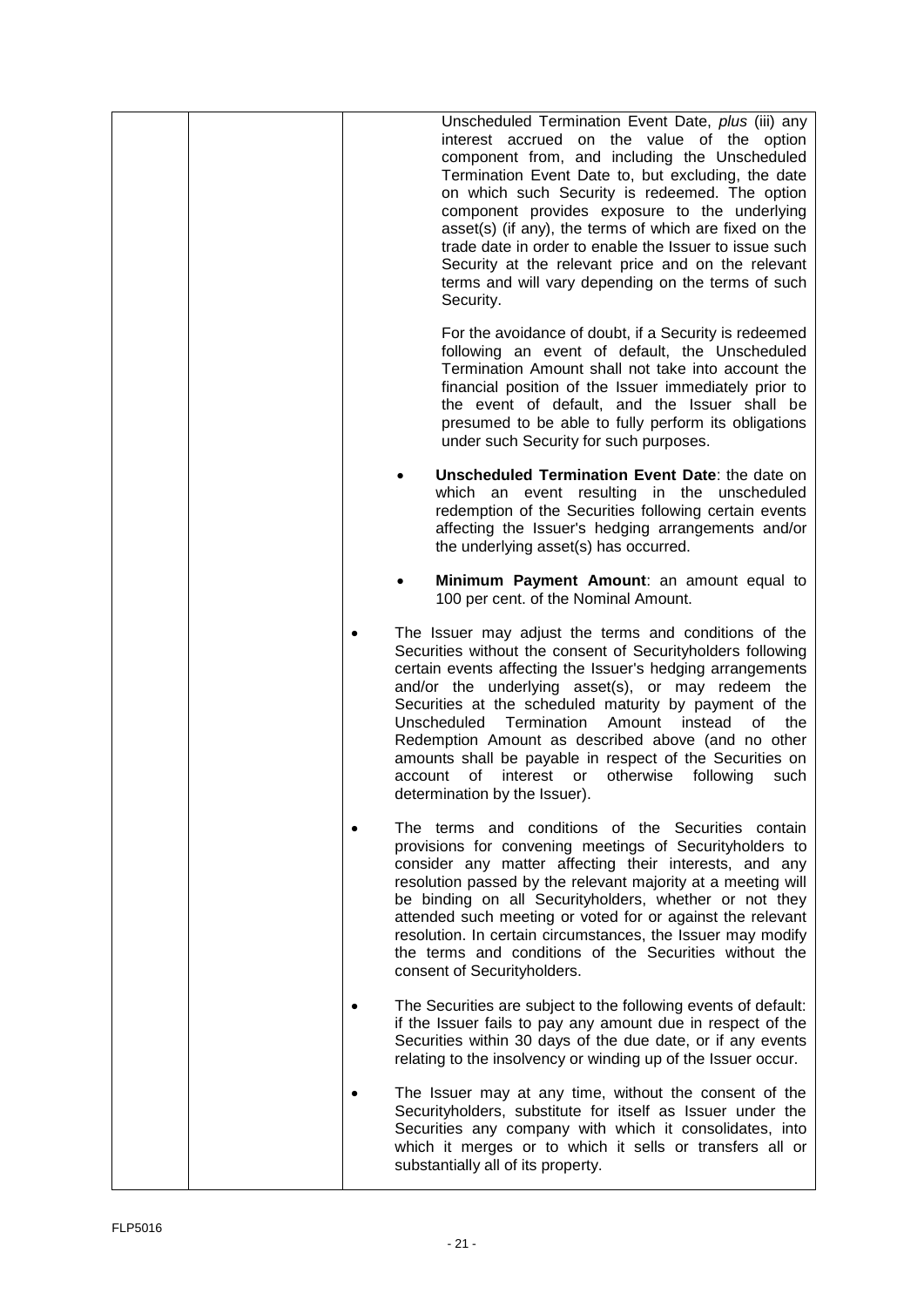|                                                                    |                                                                                                                                                                                       | Governing Law: The Securities are governed by English<br>$\bullet$<br>law.                                                                                                                                                                                                                                                                                                                                                                                                                                                                                                                                                                                                                                                                                                                                                                                                      |
|--------------------------------------------------------------------|---------------------------------------------------------------------------------------------------------------------------------------------------------------------------------------|---------------------------------------------------------------------------------------------------------------------------------------------------------------------------------------------------------------------------------------------------------------------------------------------------------------------------------------------------------------------------------------------------------------------------------------------------------------------------------------------------------------------------------------------------------------------------------------------------------------------------------------------------------------------------------------------------------------------------------------------------------------------------------------------------------------------------------------------------------------------------------|
| C.9                                                                | Description of the<br>rights attached to<br>the securities<br>including ranking<br>and limitations,<br>interest,<br>redemption, yield<br>and<br>representative of<br>Securityholders: | See Element C.8 above for information on rights attaching to the<br>Series of Securities including ranking and limitations.<br><b>Redemption</b><br>Unless the Securities have been previously redeemed or<br>purchased and cancelled, the Issuer shall redeem the Securities<br>on the Maturity Date at the Redemption Amount, which shall be<br>an amount in the Settlement Currency equal to the product of (a)<br>the Redemption Option Percentage and (b) the Nominal Amount.<br>Settlement procedures will depend on the clearing system for the<br>Securities and local practices in the jurisdiction of the investor.<br>Where:<br>Nominal Amount: EUR 1,000.<br>$\bullet$<br>Redemption Option Percentage: 100 per cent.<br>$\bullet$<br>The scheduled Maturity Date of the Securities is 6 July 2026.<br>Representative of holders of Securities: Not applicable; the |
|                                                                    |                                                                                                                                                                                       | Issuer has not appointed any person to be a representative of the<br>Securityholders.                                                                                                                                                                                                                                                                                                                                                                                                                                                                                                                                                                                                                                                                                                                                                                                           |
| C.10<br><b>Derivative</b><br>component in the<br>interest payment: |                                                                                                                                                                                       | See Element C.9 above for information on interest, redemption<br>and representative of Securityholders.<br>The Coupon Amount payable on a Coupon Payment Date shall be<br>an amount equal to the product of (a) the Nominal Amount, (b) the<br>Coupon Call Performance and (c) the Participation, subject to a<br>minimum amount equal to the Coupon Floor.<br>The Coupon Amount(s) payable (if any) shall be rounded down to<br>the nearest transferable unit of the Settlement Currency.<br>Where:                                                                                                                                                                                                                                                                                                                                                                            |
|                                                                    |                                                                                                                                                                                       | Coupon Call Fixing Price: in respect of an underlying<br>asset, the Level of such underlying asset on the relevant<br>Coupon Observation Date.<br>Coupon Call Performance: the sum of the weighted<br>performance of each underlying asset, being the product of<br>(a) the Weighting of such underlying asset, and (b) (i) the<br>Coupon Call Fixing Price of such underlying asset minus<br>the <i>product</i> of (A) the Coupon Call Strike, and (B) its<br>Coupon Call Strike Price, divided by (ii) its Coupon Call<br>Strike Price.<br>Coupon Call Strike: 100 per cent.<br>Coupon Call Strike Price: in respect of an underlying<br>asset, the Level of such underlying asset on the Initial<br>Setting Date.<br>Coupon Fixing Price: in respect of an underlying asset,<br>the Level of such underlying asset on the relevant Coupon<br><b>Observation Date.</b>        |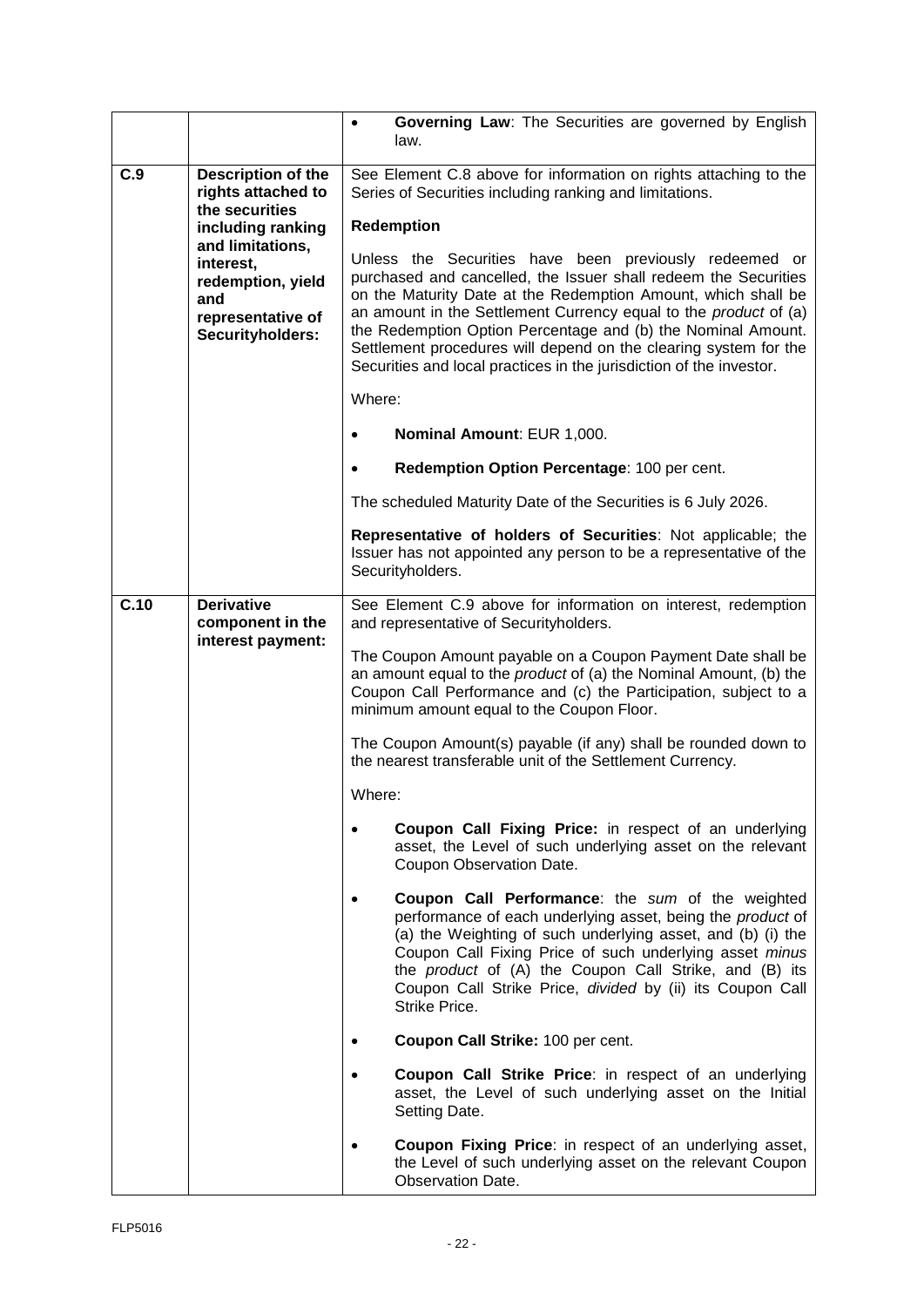|  | $\bullet$ | Payment Date.                                     | <b>Coupon Floor:</b> in respect of a Coupon Payment Date, as<br>specified in the table below corresponding to such Coupon                                                                                                    |                                                                             |                             |
|--|-----------|---------------------------------------------------|------------------------------------------------------------------------------------------------------------------------------------------------------------------------------------------------------------------------------|-----------------------------------------------------------------------------|-----------------------------|
|  |           |                                                   | Coupon Observation Date(s): in respect of an underlying<br>asset and a Coupon Payment Date, as specified in the<br>table below in respect of such Coupon Payment Date.                                                       |                                                                             |                             |
|  | $\bullet$ |                                                   | <b>Coupon Payment Date(s):</b> in respect of a Coupon<br>Observation Date, as specified in the table below in respect<br>of such Coupon Observation Date.                                                                    |                                                                             |                             |
|  |           | Coupon<br><b>Observation</b><br>Date <sub>n</sub> | <b>Coupon Payment</b><br>Date <sub>n</sub>                                                                                                                                                                                   | Coupon<br>$Floor_n$                                                         | Participation $_{n}$        |
|  | 1.        | 30 June 2017,<br>subject<br>to<br>adjustment      | currency<br>3<br>business<br>days<br>following<br>such<br>Coupon<br>Observation Date<br>(or, if such date<br>falls on different<br>dates for different<br>Underlying Assets,<br>the latest of such<br>dates to occur)        | An<br>amount<br>equal to $0.45$<br>per cent. of<br>Nominal<br>the<br>Amount | 100 per cent.               |
|  | 2.        | 29 June 2018,<br>subject<br>to<br>adjustment      | 3<br>currency<br>business<br>days<br>following<br>such<br>Coupon<br>Observation Date<br>(or, if such date<br>falls on different<br>dates for different<br>Underlying Assets,<br>the latest of such<br>dates to occur)        | An<br>amount<br>equal to $0.45$<br>per cent. of<br>Nominal<br>the<br>Amount | 50 per cent.                |
|  | 3.        | 28 June 2019,<br>subject<br>to<br>adjustment      | 3<br>currency<br>business<br>days<br>following<br>such<br>Coupon<br>Observation Date<br>(or, if such date<br>falls on different<br>dates for different<br>Underlying Assets,<br>the latest of such<br>dates to occur)        | An<br>amount<br>equal to 0.45<br>per cent. of<br>Nominal<br>the<br>Amount   | 331/ <sub>3</sub> per cent. |
|  | 4.        | 30 June 2020,<br>subject<br>to<br>adjustment      | 3<br>currency<br>business<br>days<br>following<br>such<br>Coupon<br>Observation Date<br>(or, if such date<br>falls on different<br>dates for different<br><b>Underlying Assets,</b><br>the latest of such<br>dates to occur) | An<br>amount<br>equal to 0.45<br>per cent. of<br>the<br>Nominal<br>Amount   | 25 per cent.                |
|  | 5.        | 30 June 2021,<br>subject<br>to<br>adjustment      | 3<br>currency<br>business<br>days<br>following<br>such<br>Coupon<br>Observation Date<br>(or, if such date<br>falls on different<br>dates for different                                                                       | An<br>amount<br>equal to 0.45<br>per cent. of<br>Nominal<br>the<br>Amount   | 20 per cent.                |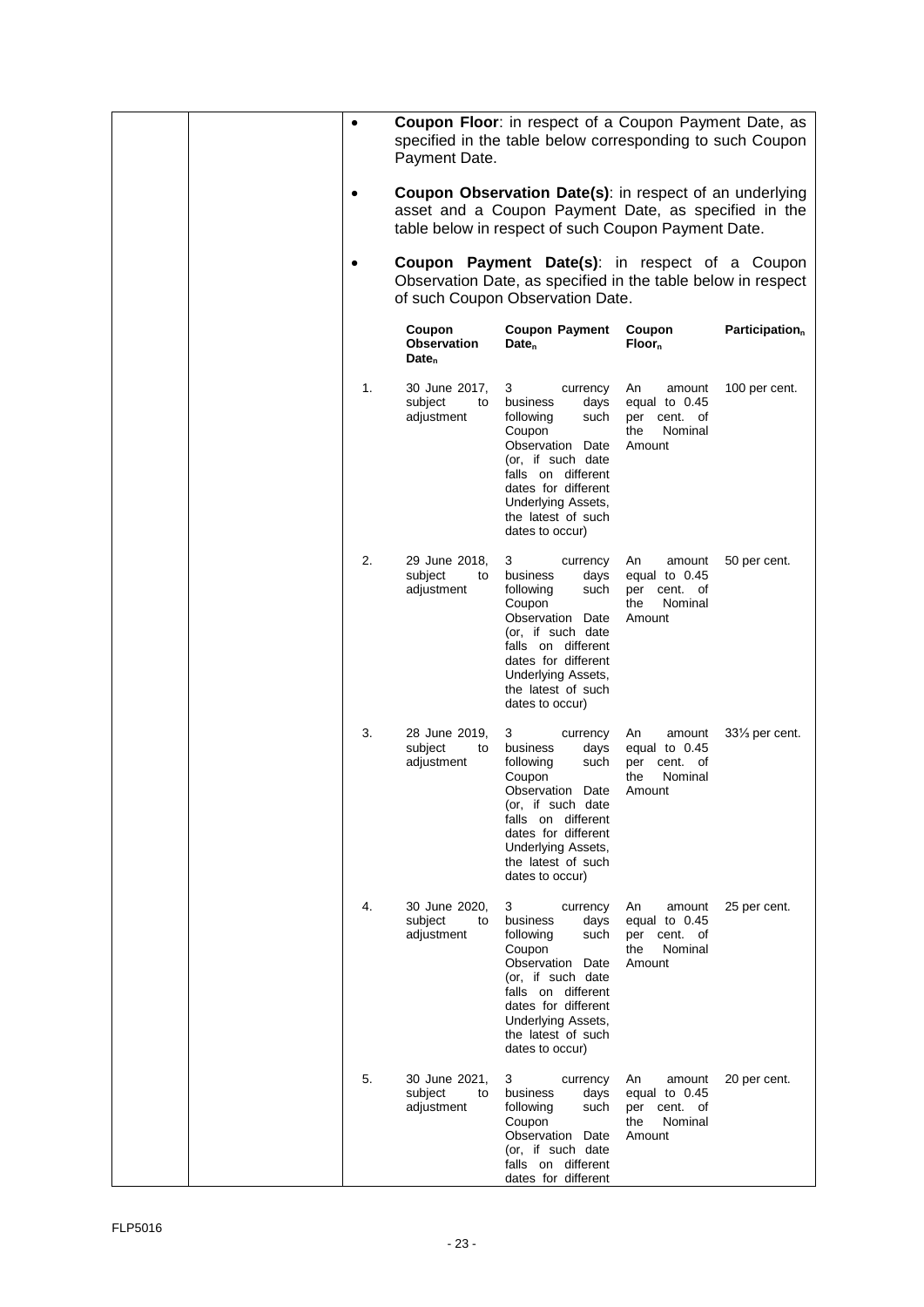|     |                                              | Underlying Assets,<br>the latest of such<br>dates to occur)                                                                                                                                                              |                                                                              |                        |
|-----|----------------------------------------------|--------------------------------------------------------------------------------------------------------------------------------------------------------------------------------------------------------------------------|------------------------------------------------------------------------------|------------------------|
| 6.  | 30 June 2022,<br>subject<br>to<br>adjustment | 3<br>currency<br>business<br>days<br>following<br>such<br>Coupon<br>Observation<br>Date<br>(or, if such date<br>falls on different<br>dates for different<br>Underlying Assets,<br>the latest of such<br>dates to occur) | An<br>amount<br>equal to 0.45<br>per cent. of<br>the<br>Nominal<br>Amount    | $16\%$ per cent.       |
| 7.  | 30 June 2023,<br>subject<br>to<br>adjustment | 3<br>currency<br>business<br>days<br>following<br>such<br>Coupon<br>Observation Date<br>(or, if such date<br>falls on different<br>dates for different<br>Underlying Assets,<br>the latest of such<br>dates to occur)    | An<br>amount<br>equal to 0.45<br>cent. of<br>per<br>the<br>Nominal<br>Amount | $14^2$ / $7$ per cent. |
| 8.  | 28 June 2024,<br>subject<br>to<br>adjustment | 3<br>currency<br>business<br>days<br>following<br>such<br>Coupon<br>Observation<br>Date<br>(or, if such date<br>falls on different<br>dates for different<br>Underlying Assets,<br>the latest of such<br>dates to occur) | An<br>amount<br>equal to 0.45<br>cent. of<br>per<br>the<br>Nominal<br>Amount | 12.50<br>per<br>cent.  |
| 9.  | 30 June 2025,<br>subject<br>to<br>adjustment | 3<br>currency<br>business<br>days<br>following<br>such<br>Coupon<br>Observation Date<br>(or, if such date<br>falls on different<br>dates for different<br>Underlying Assets,<br>the latest of such<br>dates to occur)    | amount<br>An<br>equal to 0.45<br>cent. of<br>per<br>the<br>Nominal<br>Amount | $111/9$ per cent.      |
| 10. | 30 June 2026,<br>subject<br>to<br>adjustment | 6 July 2026                                                                                                                                                                                                              | An<br>amount<br>equal to $0.45$<br>per cent. of<br>Nominal<br>the<br>Amount  | 10 per cent.           |
|     |                                              | Initial Setting Date: in respect of an underlying asset, 8<br>July 2016, subject to adjustment.                                                                                                                          |                                                                              |                        |
|     |                                              | Level: in respect of an underlying asset and any day, the<br>official net asset value of such underlying asset as<br>calculated and reported by its fund administrator.                                                  |                                                                              |                        |
|     | <b>Observation Date.</b>                     | Participation: in respect of a Coupon Observation Date, as<br>specified in the table above corresponding to such Coupon                                                                                                  |                                                                              |                        |
|     |                                              | Weighting: in respect of (a) the Ethna Aktiv (T) Fund, 33.30<br>per cent., (b) the Old Mutual Equity Absolute Return Fund -                                                                                              |                                                                              |                        |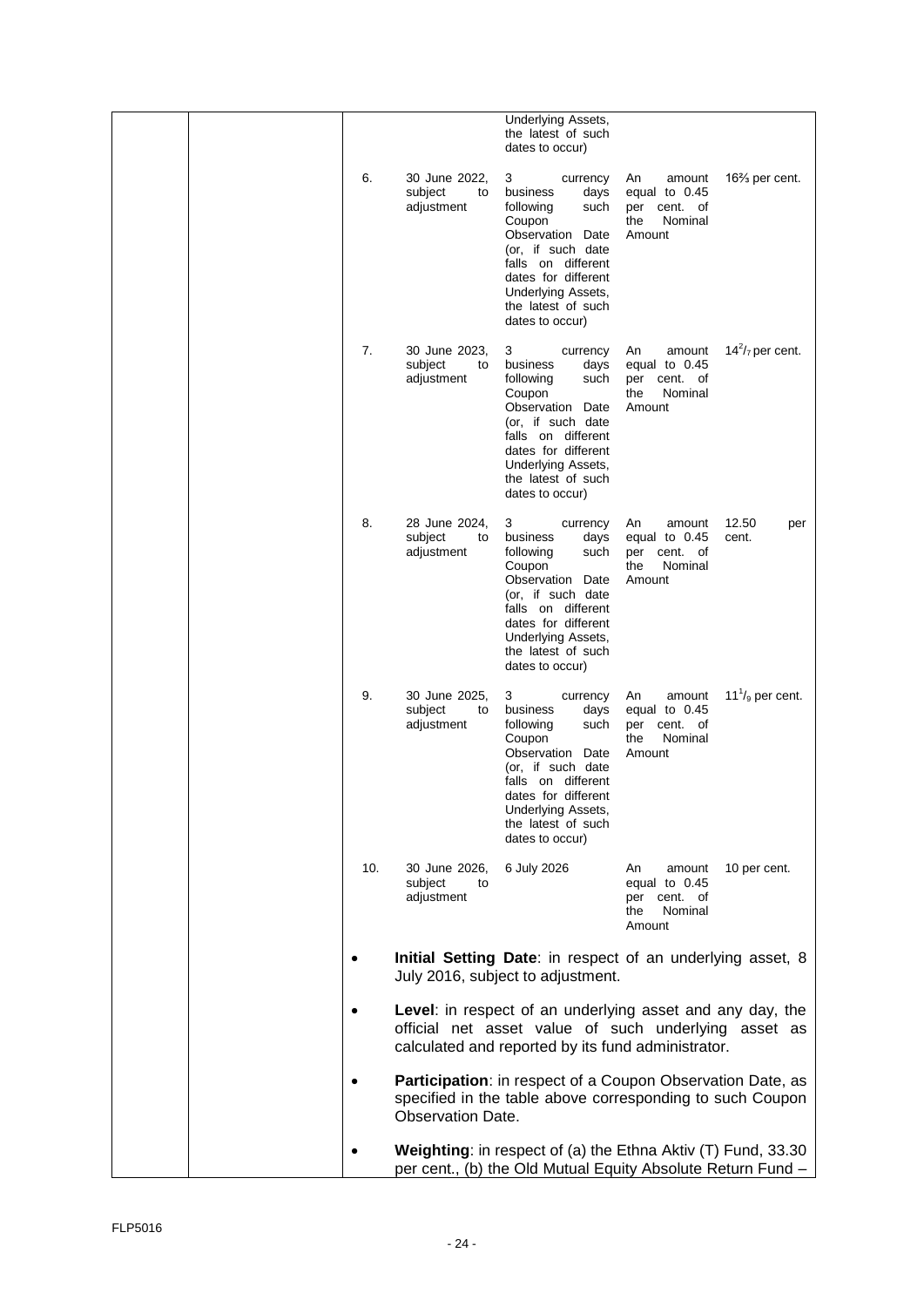|      |                                                  | A EUR Hedged Acc shares, 33.30 per cent., and (iii) the<br>Nordea 1 SICAV - Stable Return Fund - BP - EUR shares,<br>33.40 per cent. The underlying asset(s) are a basket of<br>funds.                                                                                                                                                                                                                                                                                                                                                                                                                                                                                                                                                                   |  |
|------|--------------------------------------------------|----------------------------------------------------------------------------------------------------------------------------------------------------------------------------------------------------------------------------------------------------------------------------------------------------------------------------------------------------------------------------------------------------------------------------------------------------------------------------------------------------------------------------------------------------------------------------------------------------------------------------------------------------------------------------------------------------------------------------------------------------------|--|
| C.11 | <b>Admission to</b><br>trading:                  | Application will be made to admit the Securities to trading on the<br>Regulated Market of the Luxembourg Stock Exchange.                                                                                                                                                                                                                                                                                                                                                                                                                                                                                                                                                                                                                                 |  |
|      |                                                  | <b>Section D - Risks</b>                                                                                                                                                                                                                                                                                                                                                                                                                                                                                                                                                                                                                                                                                                                                 |  |
| D.2  | Key risks that are<br>specific to the<br>Issuer: | The Securities are general unsecured obligations of the Issuer.<br>Investors in the Securities are exposed to the risk that the Issuer<br>could become insolvent and fail to make the payments owing by it<br>under the Securities.<br>The profitability of the Issuer will be affected by, among other<br>in global economic conditions,<br>things, changes<br>inflation,<br>interest/exchange rates, capital risk, liquidity risk, market risk,<br>credit risk, risks from estimates and valuations, risks relating to<br>off-balance sheet entities, cross-border and foreign exchange<br>risks, operational risks, legal and regulatory risks and competition<br>risks.                                                                              |  |
|      |                                                  |                                                                                                                                                                                                                                                                                                                                                                                                                                                                                                                                                                                                                                                                                                                                                          |  |
|      |                                                  | The Issuer is exposed to a variety of risks that could adversely<br>affect its operations and/or financial condition:                                                                                                                                                                                                                                                                                                                                                                                                                                                                                                                                                                                                                                    |  |
|      |                                                  | Market risk: The Issuer is subject to the risk of loss<br>arising from adverse changes in interest rates, foreign<br>currency rates, equity prices, commodity prices and other<br>relevant<br>parameters,<br>such<br>market<br>as<br>volatility.<br>Consequently, the Issuer is subject to the risk of potential<br>changes in the fair values of financial instruments in<br>response to market movements.                                                                                                                                                                                                                                                                                                                                              |  |
|      |                                                  | Liquidity risk: The Issuer is subject to the risk that it is<br>unable to fund assets and meet obligations as they fall<br>due under both normal and stressed market conditions.                                                                                                                                                                                                                                                                                                                                                                                                                                                                                                                                                                         |  |
|      |                                                  | <b>Currency risk:</b> The Issuer is exposed to the effects of<br>fluctuations in the prevailing foreign currency exchange<br>rates on its financial position and cash flows.                                                                                                                                                                                                                                                                                                                                                                                                                                                                                                                                                                             |  |
|      |                                                  | <b>Credit risk:</b> The Issuer is subject to: (a) "credit risk",<br>where the Issuer may incur a loss as a result of a<br>borrower or counterparty failing to meet its financial<br>obligations or as a result of deterioration in the credit<br>quality of the borrower or counterparty, (b) "wrong-way<br>risk" or "correlation risk", where the Issuer's exposure to<br>the counterparty in a financial transaction increases while<br>the counterparty's financial health and its ability to pay on<br>the transaction diminishes, and (c) "settlement risk",<br>where the settlement of a transaction results in timing<br>differences between the disbursement of cash or<br>securities and the receipt of counter-value from the<br>counterparty. |  |
|      |                                                  | <b>Country risk:</b> The Issuer is subject to the risk of a<br>substantial, systemic loss of value in the financial assets<br>of a country or group of countries, which may be caused<br>by dislocations in the credit, equity and/or currency                                                                                                                                                                                                                                                                                                                                                                                                                                                                                                           |  |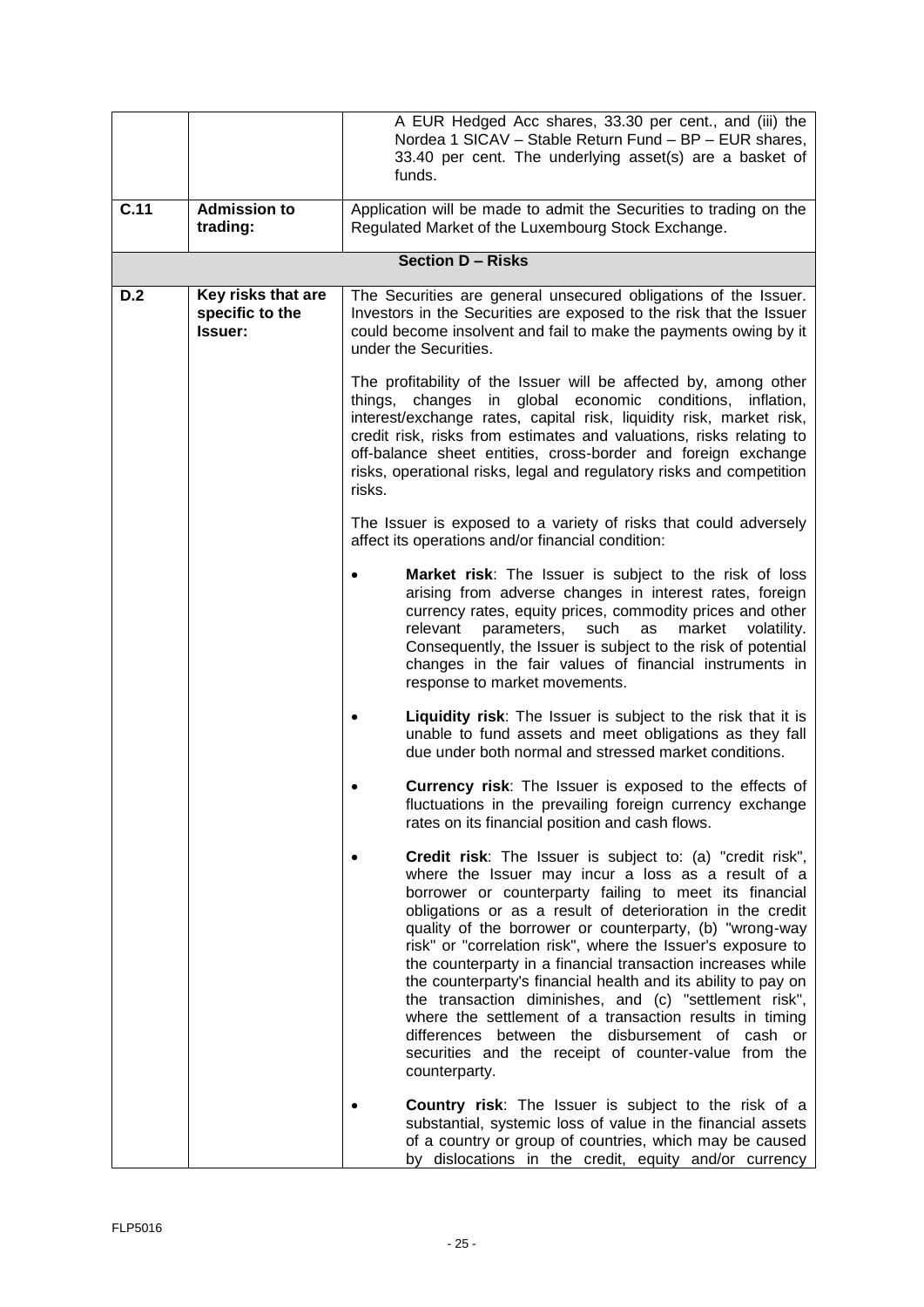|  | markets.                                                                                                                                                                                                                                                                                                                                                                                                                                                                                                                                                                                                                                                                                                                                                                                                                                                                                                                                                                                              |
|--|-------------------------------------------------------------------------------------------------------------------------------------------------------------------------------------------------------------------------------------------------------------------------------------------------------------------------------------------------------------------------------------------------------------------------------------------------------------------------------------------------------------------------------------------------------------------------------------------------------------------------------------------------------------------------------------------------------------------------------------------------------------------------------------------------------------------------------------------------------------------------------------------------------------------------------------------------------------------------------------------------------|
|  | Legal and regulatory risk: The Issuer faces significant<br>legal risks in its businesses, including, amongst others, (a)<br>disputes over terms or trades and other transactions in<br>which the Credit Suisse group acts as principal, (b) the<br>unenforceability or inadequacy of documentation used to<br>give effect to transactions in which the Credit Suisse<br>group participates, (c) investment suitability concerns, (d)<br>compliance with the laws of the countries in which the<br>Credit Suisse group does business and (e) disputes with<br>its employees. The Issuer is also subject to increasingly<br>more extensive and complex regulation, which may limit<br>the Issuer's activities or increase the costs of compliance<br>with regulation (including penalties or fines imposed by<br>regulatory authorities). The Issuer (and the financial<br>services industry) continue to be affected by significant<br>uncertainty over the scope and content of regulatory<br>reform. |
|  | Operational risk: The Issuer is subject to the risk of<br>financial loss arising from inadequate or failed internal<br>processes, people or systems, or from external events.<br>Operational<br>risks<br>include<br>the<br>risk<br>0f<br>fraudulent<br>transactions,<br>trade<br>processing<br>business<br>errors,<br>disruptions, failures in regulatory compliance, defective<br>transactions, and unauthorised trading events.                                                                                                                                                                                                                                                                                                                                                                                                                                                                                                                                                                     |
|  | <b>Conduct risk:</b> The Issuer is exposed to the risk that poor<br>conduct by the Credit Suisse group, employees or<br>representatives which could result in clients not receiving<br>a fair transaction, damage to the integrity of the financial<br>markets or the wider financial system, or ineffective<br>competition in the markets in which the Issuer operates<br>that disadvantages clients, including risks arising from<br>unauthorised trading, potential unsuitability of products<br>sold or advice provided to clients, and breaches of<br>regulatory rules or laws by individual employees or market<br>conduct.                                                                                                                                                                                                                                                                                                                                                                     |
|  | <b>Reputational risk:</b> The Issuer is subject to risk to its<br>reputation, which may arise from a variety of sources such<br>as the nature or purpose of a proposed transaction, the<br>identity or nature of a potential client, the regulatory or<br>political climate in which the business will be transacted or<br>significant public attention surrounding the transaction<br>itself.                                                                                                                                                                                                                                                                                                                                                                                                                                                                                                                                                                                                        |
|  | Regulatory action in the event that the Issuer is failing<br>or the UK resolution authority considers that it is<br>likely to fail: The UK Banking Act, which implements the<br>EU Bank Recovery and Resolution Directive, provides for<br>a "resolution regime" granting substantial powers to the<br>UK resolution authority to implement resolution measures<br>(including, but not limited to, directing the sale of the<br>relevant institution or transfer of the relevant institution's<br>business to a "bridge bank") with respect to a UK financial<br>institution (such as the Issuer) where the UK resolution<br>authority considers that the relevant institution is failing or<br>is likely to fail and action is necessary in the public                                                                                                                                                                                                                                               |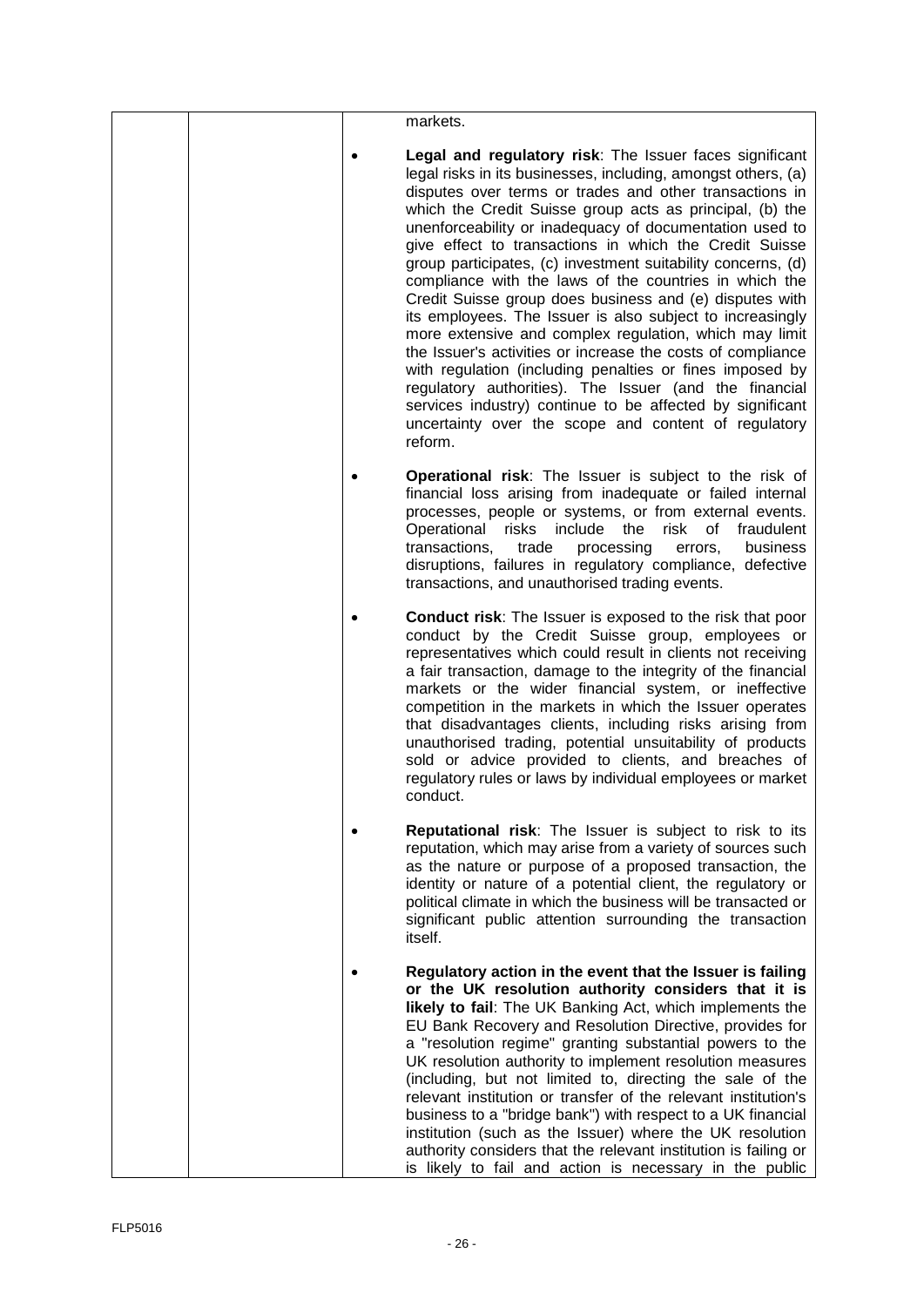|     |                                       | interest. If the Issuer were to become subject to a<br>"resolution regime" you could lose some or all of your<br>investment in the Securities. In addition, the UK resolution<br>authority also has the power to exercise the "bail-in" tool<br>in relation to Securities issued by the Issuer to write down<br>the Issuer's liabilities or to convert a class of liability to<br>another class, and this would result in the write down<br>and/or conversion to equity of such Securities.                                                                                                                                                                                      |
|-----|---------------------------------------|----------------------------------------------------------------------------------------------------------------------------------------------------------------------------------------------------------------------------------------------------------------------------------------------------------------------------------------------------------------------------------------------------------------------------------------------------------------------------------------------------------------------------------------------------------------------------------------------------------------------------------------------------------------------------------|
| D.3 | Key risks that are<br>specific to the | The Securities are subject to the following key risks:                                                                                                                                                                                                                                                                                                                                                                                                                                                                                                                                                                                                                           |
|     | <b>Securities:</b>                    | The market value of the Securities and the amount payable<br>$\bullet$<br>on each Coupon Payment Date depend on the performance<br>of the underlying asset(s). The performance of an<br>underlying asset may be subject to sudden and large<br>unpredictable changes over time (known as "volatility"),<br>which may be affected by national or international, financial,<br>political, military or economic events or by the activities of<br>participants in the relevant markets. Any of these events or<br>activities could adversely affect the value of and return on<br>the Securities.                                                                                   |
|     |                                       | A secondary market for the Securities may not develop and,<br>if it does, it may not provide the investors with liquidity and<br>may not continue for the life of the Securities. Illiquidity may<br>have an adverse effect on the market value of the<br>Securities. The price in the market for a Security may be<br>less than its issue price or its offer price and may reflect a<br>commission or a dealer discount, which would further<br>reduce the proceeds you would receive for your Securities.                                                                                                                                                                      |
|     |                                       | The market value of the Securities will be affected by many<br>factors beyond the control of the Issuer (including, but not<br>limited to, the creditworthiness of the Issuer, the interest<br>rates and yield rates in the market, the volatility of the<br>underlying asset(s) (if any), etc.). Some or all of these<br>factors will influence the value of the Securities in the<br>market.                                                                                                                                                                                                                                                                                   |
|     |                                       | The issue price or the offer price of the Securities may be<br>more than the market value of such Securities as at the<br>issue date, and more than the price at which the Securities<br>can be sold in secondary market transactions. The issue<br>price or the offer price of the Securities may take into<br>account, where permitted by law, fees, commissions or<br>other amounts relating to the issue, distribution and sale of<br>the Securities, or the provision of introductory services,<br>expenses incurred by the Issuer in creating, documenting<br>and marketing the Securities and amounts relating to the<br>hedging of its obligations under the Securities. |
|     |                                       | The levels and basis of taxation on the Securities and any<br>reliefs from such taxation will depend on an investor's<br>individual circumstances and could change at any time. The<br>tax and regulatory characterisation of the Securities may<br>change over the life of the Securities. This could have<br>adverse consequences for investors.                                                                                                                                                                                                                                                                                                                               |
|     |                                       | In certain circumstances (for example, if the Issuer<br>determines that its obligations under the Securities have<br>become unlawful or illegal or following an event of default)                                                                                                                                                                                                                                                                                                                                                                                                                                                                                                |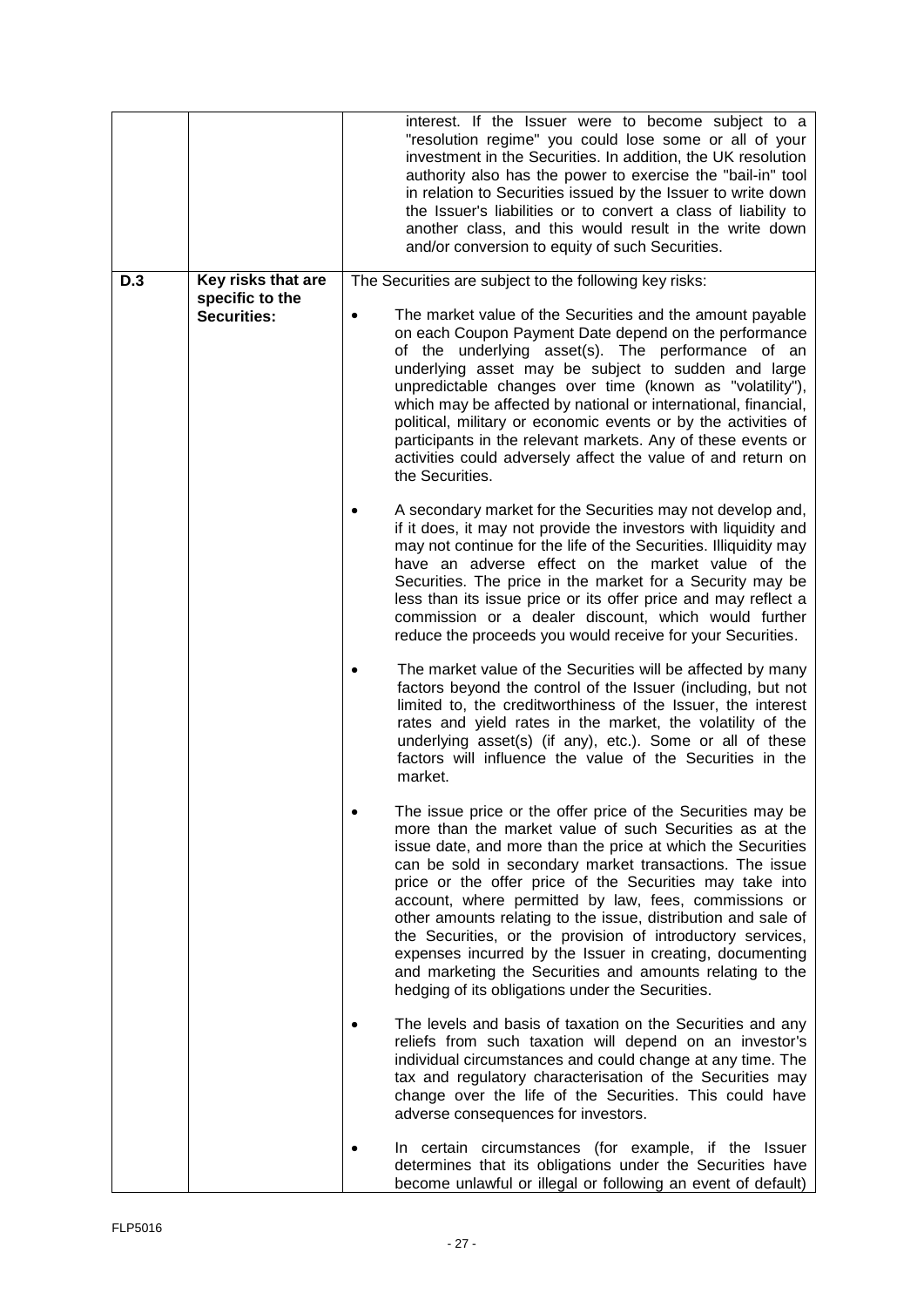| the Securities may be redeemed prior to their scheduled<br>maturity. In such circumstances, the Unscheduled<br>Termination Amount payable may be less than the original<br>purchase price and could be as low as zero. No other<br>amounts shall be payable in respect of the Securities on<br>of interest or<br>otherwise<br>account<br>following<br>such<br>determination by the Issuer.                                                                                                                                  |
|-----------------------------------------------------------------------------------------------------------------------------------------------------------------------------------------------------------------------------------------------------------------------------------------------------------------------------------------------------------------------------------------------------------------------------------------------------------------------------------------------------------------------------|
| Following certain events affecting the Issuer's hedging<br>arrangements and/or the underlying asset(s), the Issuer<br>may redeem the Securities at the scheduled maturity by<br>payment of the Unscheduled Termination Amount instead<br>of the Redemption Amount. In such circumstances, the<br>Unscheduled Termination Amount payable will be at least<br>equal to the Minimum Payment Amount, but may be less<br>than what the redemption amount or settlement amount<br>would have been if such event had not occurred. |
| Following early redemption of Securities, investors may not<br>be able to reinvest the redemption proceeds at a<br>comparable return and/or at an effective interest rate as<br>high as the interest rate or yield on the Securities being<br>redeemed and may only be able to do so at a significantly<br>lower rate. Investors in Securities should consider such<br>reinvestment risk in light of other investments available at<br>that time.                                                                           |
| Investors will have no rights of ownership, including, without<br>٠<br>limitation, any voting rights, any rights to receive dividends<br>or other distributions or any other rights with respect to any<br>underlying asset referenced by the Securities.                                                                                                                                                                                                                                                                   |
| Investors may be exposed to currency risks because the<br>underlying asset(s) may be denominated in a currency<br>other than the currency in which the Securities are<br>denominated, or the Securities and/or underlying asset(s)<br>may be denominated in currencies other than the currency<br>of the country in which the investor is resident. The value of<br>the Securities may therefore increase or decrease based on<br>fluctuations in those currencies.                                                         |
| Investors should note that the Issuer will not be obliged to<br>٠<br><b>Securities</b><br>maintain<br>listing<br>of the<br>certain<br>the<br>in.<br>circumstances, such as a change in listing requirements.                                                                                                                                                                                                                                                                                                                |
| The Issuer may apply any consequential postponement of,<br>٠<br>or any alternative provisions for, valuation of an underlying<br>asset following certain disruption events in relation to such<br>underlying asset, each of which may have an adverse effect<br>on the value of and return on the Securities.                                                                                                                                                                                                               |
| If the basket constituents are highly correlated, any move in<br>the performance of the basket constituents will exaggerate<br>the impact on the value of and return on the Securities.<br>Even in the case of a positive performance by one or more<br>of the basket constituents, the performance of the basket<br>as a whole may be negative if the performance of one or<br>more of the other basket constituents is negative to a<br>greater extent.                                                                   |
| The performance of a fund is subject to many factors,                                                                                                                                                                                                                                                                                                                                                                                                                                                                       |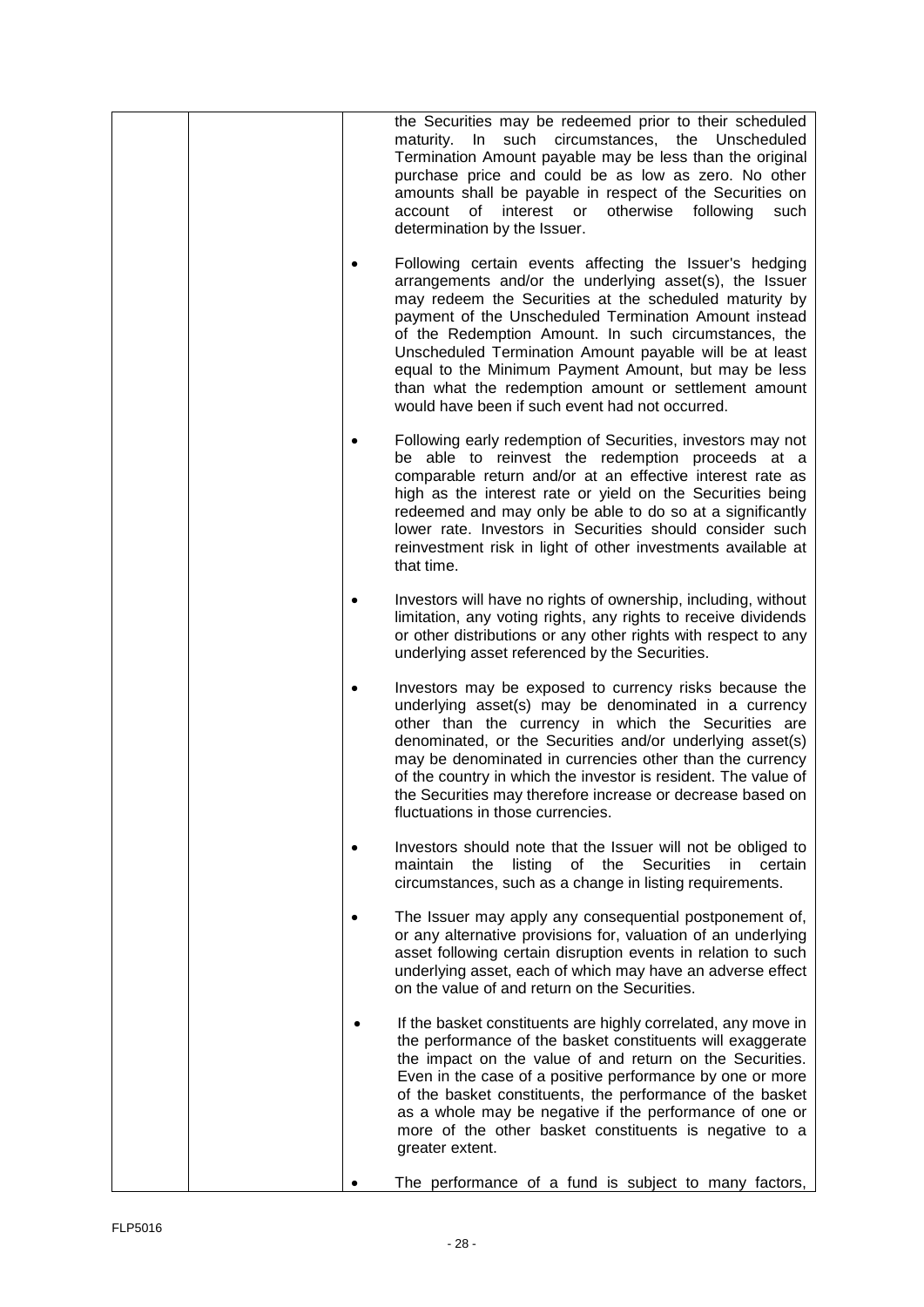|                          |                                                  |  | including the fund strategies, underlying fund investments<br>and the fund manager (such as the fund manager's<br>performance in selecting and managing the relevant fund<br>investments). A change in any such factors may adversely<br>affect the performance of a fund and the value of and return<br>on the Securities linked to such fund.<br>The Issuer may modify the terms and conditions of the<br>Securities without the consent of Securityholders for the<br>purposes of (a) curing any ambiguity or correcting or<br>supplementing any provision if the Issuer determines it to<br>be necessary or desirable, provided that such modification<br>is not prejudicial to the interests of Securityholders, or (b)<br>correcting a manifest error.<br>The Issuer may adjust the terms and conditions of the<br>Securities without the consent of Securityholders following<br>certain events affecting the Issuer's hedging arrangements<br>and/or the underlying asset(s).<br>In making discretionary determinations under the terms and<br>conditions of the Securities, the Issuer and the calculation<br>agent may take into account the impact on the relevant<br>hedging arrangements. Such determinations could have a<br>material adverse effect on the value of and return on the<br>Securities.<br>The Issuer may be substituted without the consent of<br>Securityholders in favour of any affiliate of the Issuer or<br>another company with which it consolidates, into which it<br>merges or to which it sells or transfers all or substantially all<br>of its property. |  |
|--------------------------|--------------------------------------------------|--|--------------------------------------------------------------------------------------------------------------------------------------------------------------------------------------------------------------------------------------------------------------------------------------------------------------------------------------------------------------------------------------------------------------------------------------------------------------------------------------------------------------------------------------------------------------------------------------------------------------------------------------------------------------------------------------------------------------------------------------------------------------------------------------------------------------------------------------------------------------------------------------------------------------------------------------------------------------------------------------------------------------------------------------------------------------------------------------------------------------------------------------------------------------------------------------------------------------------------------------------------------------------------------------------------------------------------------------------------------------------------------------------------------------------------------------------------------------------------------------------------------------------------------------------------------------------------------------------------|--|
|                          |                                                  |  | Due to the ongoing deterioration of the sovereign debt of<br>several Euro zone countries, there are a number of<br>uncertainties regarding the stability and overall standing of<br>the European Economic and Monetary Union. Events and<br>developments arising from the Euro zone sovereign debt<br>crisis may have a negative impact on the Securities                                                                                                                                                                                                                                                                                                                                                                                                                                                                                                                                                                                                                                                                                                                                                                                                                                                                                                                                                                                                                                                                                                                                                                                                                                        |  |
|                          |                                                  |  | The Issuer is subject to a number of conflicts of interest,<br>including:<br>(a)<br>making<br>certain<br>calculations<br>in<br>and<br>determinations, there may be a difference of interest<br>between the investors and the Issuer, (b) in the ordinary<br>course of its business the Issuer (or an affiliate) may effect<br>transactions for its own account and may enter into hedging<br>transactions with respect to the Securities or the related<br>derivatives, which may affect the market price, liquidity or<br>value of the Securities, and (c) the Issuer (or an affiliate)<br>may have confidential information in relation to the<br>derivative<br>underlying<br>asset(s) or<br>any<br>instruments<br>referencing them which may be material to an investor, but<br>which the Issuer is under no obligation (and may be subject<br>to legal prohibition) to disclose.                                                                                                                                                                                                                                                                                                                                                                                                                                                                                                                                                                                                                                                                                                             |  |
| <b>Section E - Other</b> |                                                  |  |                                                                                                                                                                                                                                                                                                                                                                                                                                                                                                                                                                                                                                                                                                                                                                                                                                                                                                                                                                                                                                                                                                                                                                                                                                                                                                                                                                                                                                                                                                                                                                                                  |  |
| E.2b                     | Reasons for the<br>offer and use of<br>proceeds: |  | Not applicable; the net proceeds from the issue of the Securities<br>will be used by the Issuer for its general corporate purposes<br>(including hedging arrangements).                                                                                                                                                                                                                                                                                                                                                                                                                                                                                                                                                                                                                                                                                                                                                                                                                                                                                                                                                                                                                                                                                                                                                                                                                                                                                                                                                                                                                          |  |